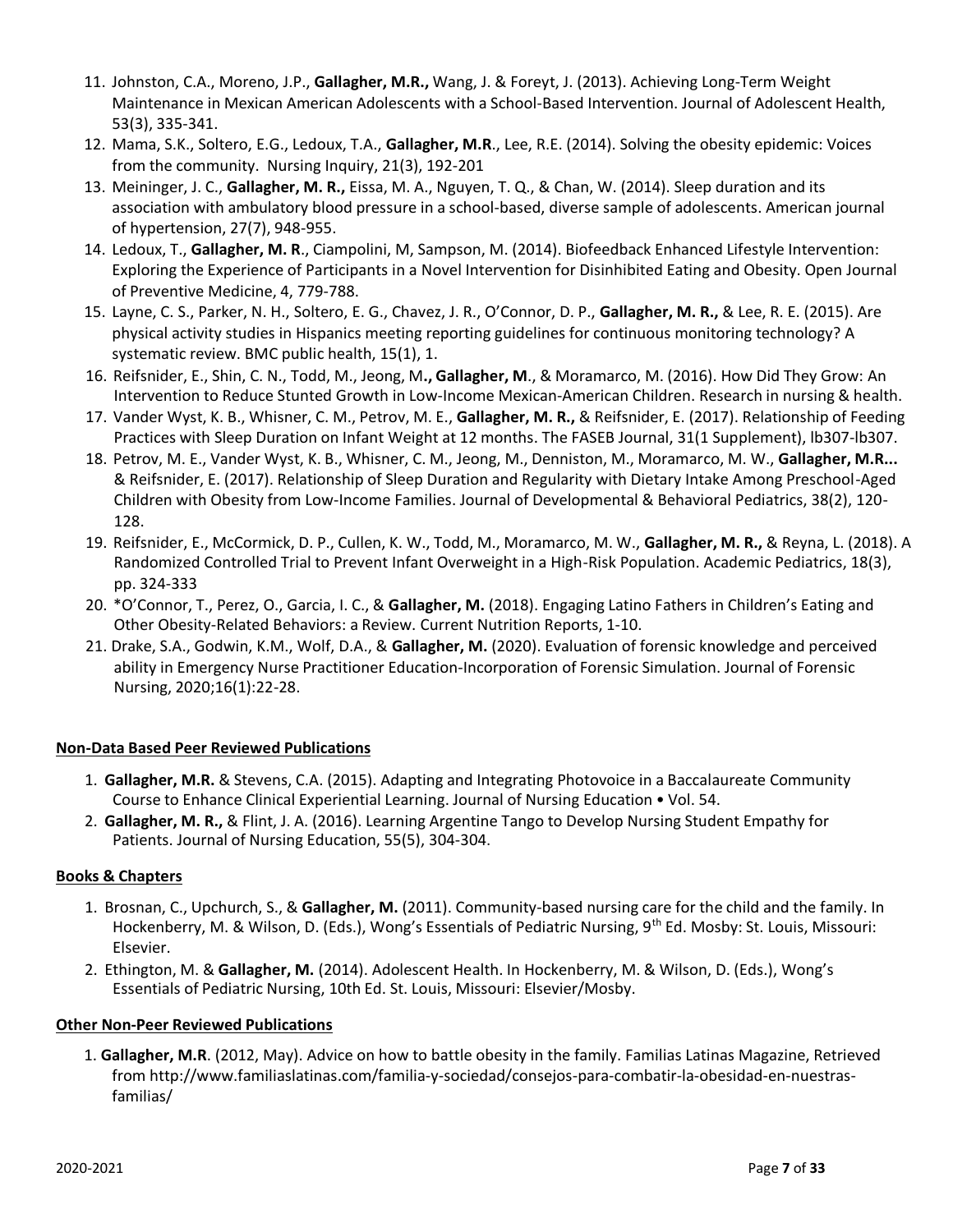- 2. **Gallagher, M.R.** (2012, August). Advice on how get children back to a sleep schedule for school. Familias Latinas Magazine, Retrieved from familiaslatinas.com/familia-y-sociedad/consejos-para-restablecer-unhorario-de-dormir-para-los-ninos-en-el-nuevo-ciclo-escolar/
- 3. **Gallagher, M.R.** (2012, September). Advice on how not to gain weight. Familias Latinas Magazine, Retrieved from familiaslatinas.com/familia-y-sociedad/consejo-para-no-subir-de-peso/
- 4. **Gallagher, M.R.** (2012, November). Recommendations on how not to gain weight during the holidays. Familias Latinas Magazine, Retrieved from familiaslatinas.com/familia-y-sociedad/recomendaciones-para-noganar-peso-durante-los-dias-festivos/
- 5. **Gallagher, M. R.** (2013, February). Advice on how to meet our goal of being more active. Familias Latinas Magazine, Retrieved from familiaslatinas.com/familia-y-sociedad/consejos-para-lograr-nuestroproposito-de-ser-mas-activos/
- 6. **Gallagher, M.R**. (2013, May). Stress, food and exercise. Familias Latinas Magazine, Retrieved from familiaslatinas.com/padres/la-tension-la-comida-y-el-ejercicio/
- 7. **Gallagher, M.R.** (2013, October). Advice to reduce tension during the holidays. Familias Latinas Magazine, Retrieved from familiaslatinas.com/familia-y-sociedad/consejos-para-disminuir-la-tension-durantelos-dias/
- 8. **Gallagher, M.R.** (2014, January). Drinking in excess puts your health at risk. Familias Latinas Magazine, Salud, Retrieved from. familiaslatinas.com/familia-y-sociedad/beber-en-exceso-puedeponer-en-riesgo-su-salud/
- 9. **Gallagher, M.R.** (2014, March). How to maintain a healthy heart in our families. Familias Latinas Magazine, Retrieved from familiaslatinas.com/familia-y-sociedad/como-mantener-un-corazon-saludable-ennuestras-familias/
- 10. **Gallagher, M.R.** (2014, May). Heatstroke during the summer. Familias Latinas. Retrieved from familiaslatinas.com/familia-y-sociedad/la-insolacion-de-calor-durante-el-verano/
- 11. **Gallagher, M.R.** (2014, August). Sun allergy or polymorphous light eruption. Familias Latinas. Retrieved from familiaslatinas.com/familia-y-sociedad/alergia-al-sol-o-erupcion-polimorfica-luminica/
- 12. **Gallagher, M.R.** (2015, February). Weight as an indicator of how healthy we are. Familias Latinas Magazine. Retrieved from familiaslatinas.com/familia-y-sociedad/el-peso-para-medir-que-tan-saludablessomos/

# **ABSTRACTS AND PRESENTATION**

# **Peer-Reviewed Abstracts and Presentations**

(NOTE: \* Indicates invited, +Indicates International)

- 1. **Gallagher, M**. & Reifsnider, E. (2001). The relationship of maternal acculturation and childhood nutrition in Latino families. Graduate Student Poster Session 15th Anniversary Conference of the Southern Nurses Research Association, Baltimore, Maryland, Poster Presentation.
- 2. Ruiz, J. R. & **Gallagher M.** (2002). Cultural specific strategies for retention and recruitment of Hispanic women into clinical research studies. 16th Annual Conference of the Southern Nurses Research Association, San Antonio, Texas, Poster Presentation.
- 3. **Gallagher, M.** & Reifsnider, E. (2002) Exploring the correlation between maternal acculturation level, body mass index, maternal stress and childhood body mass index. Graduate Student Poster Session at the 16th Annual Conference of the Southern Nurses Research Association, San Antonio, Texas, Poster Presentation.
- 4. **Gallagher, M**. & Reifsnider, E. (2002) Exploring the correlation between maternal acculturation level, body mass index, maternal stress and childhood body mass index. Graduate Student Poster Session at the 16th Annual Conference of the Southern Nurses Research Association, San Antonio, Texas, Poster Presentation.
- 5. **Gallagher, M**., Reifsnider, E. & Braden, C. (2003). Subtraction of acculturation: a clarification. Graduate poster session at the Southern Nursing Research Society 17th Annual Conference: Mentoring in Research, Orlando, Florida, Poster Presentation.
- 6. Reifsnider, E. & **Gallagher, M**. (2003). Familia: issues in Latina families. Nursing Research Conference Proceedings, 36, 119.

2020-2021 Page **8** of **33** 7. Reifsnider, E. & **Gallagher, M**. (2003). Outcomes of an intervention for growth stunting among Mexican-American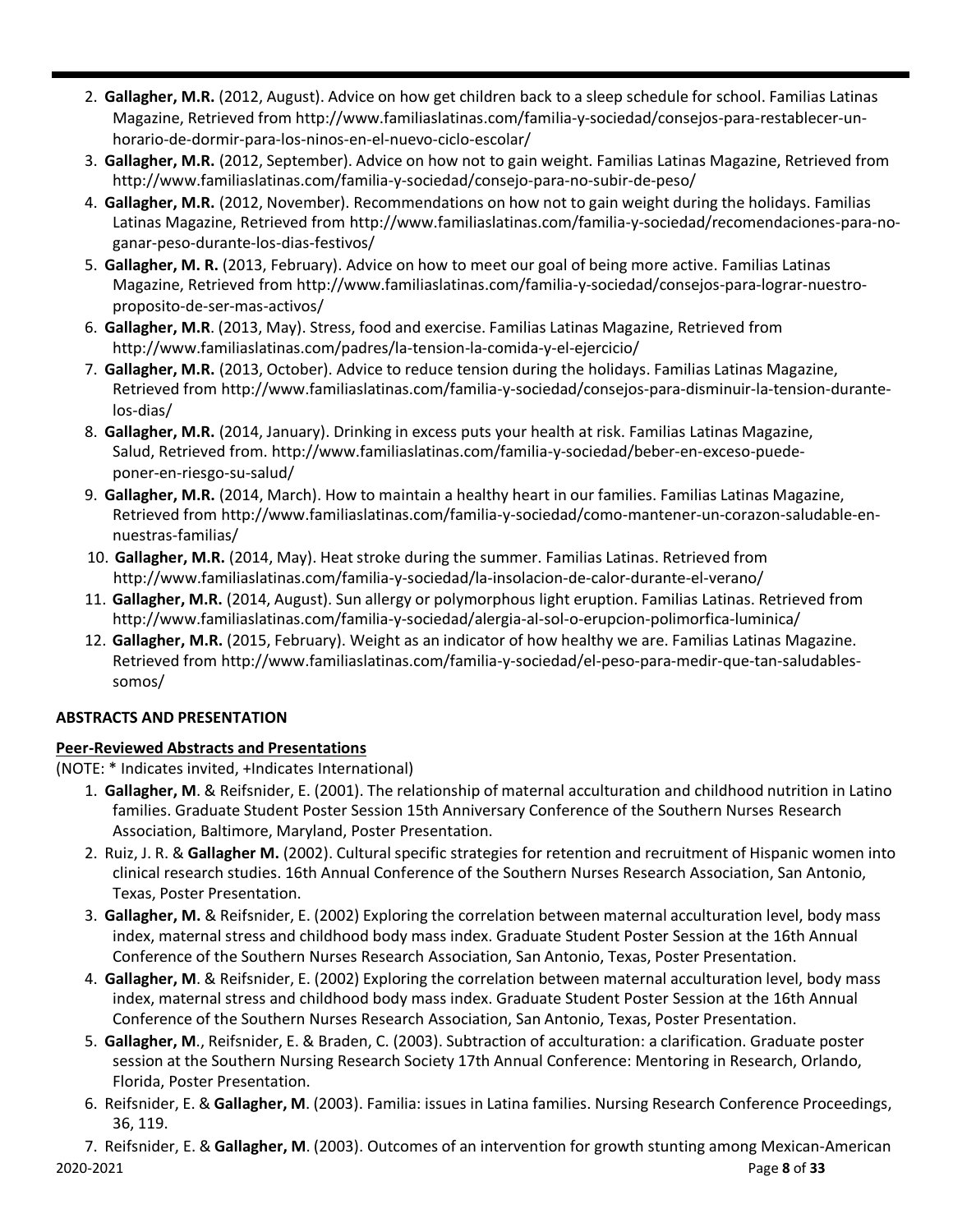children in WIC. 2002 State of the Science Congress Advancing Nursing Practice Excellence: State of the Science, Washington, D.C., Oral Presentation.

- 8. Reifsnider, E., **Gallagher, M.** & Keller, C. (2003). Epidemiology and human ecology of obesity in children. Southern Nursing Research Society 17th Annual Conference: Mentoring in Research, Orlando, Florida, Poster Presentation
- 9. **Gallagher, M.,** Reifsnider, E. & Noyola, L. (2004). The relationship of maternal acculturation and food insecurity in Latino Families. Communication Nursing Research Conference Proceedings, 37, 463.
- 10. **Gallagher, M.** & Reifsnider, E. (2004). The relationship between maternal acculturation and food security. Southern Research Nursing Society 18th Annual Conference, Louisville, Kentucky, Oral Presentation
- 11. Reifsnider, E. & **Gallagher, M.** (2004). The relationship of food insecurity, obesity and parental characteristics among low income Mexican American Children. Southern Research Nursing Society 18th Annual Conference, Louisville, Kentucky, Oral Presentation**.**
- 12. **Gallagher, M.,** Gill, S. & Reifsnider, E. (2004). Child health promotion and health protection practices used by mothers of Mexican descent: a preliminary study. Graduate student poster presentation at the Southern Research Nursing Society 18th Annual Conference, Louisville, Kentucky, Poster Presentation.
- 13. +Mobley, C., Reifsnider, E., & **Gallagher, M.** (2004). Early childhood caries and body mass index in WIC participants. International Association for Dental Research 82nd General Session, Honolulu, Hawaii, Poster Presentation.
- 14. **Gallagher, M.,** Gill, S., & Reifsnider, E. (2004). How Hispanic Mothers Prevent Unintentional Injuries in Preschool Children-a Pilot Study. *Journal of Emergency Nursing*. *30*(5), 405-406.
- 15. **Gallagher, M.,** Reifsnider, E. & Braden, C. (2004). Substraction of the phenomenon of acculturation. Communication Nursing Research Conference Proceedings, 37, 367.
- 16. **Gallagher, M.** (2006). Health promotion and protection practices used by mothers of Mexican origin. Western Institute of Nursing Conference: Building Knowledge for Practice. Building Knowledge for Practice, Albuquerque, New Mexico, Oral Presentation.
- 17. **Gallagher, M.** (2006) Body, Mind and Soul: Child Health Promotion by Mothers of Mexican Descent. State of the Science Conference, Washington, D.C., Oral Presentation.
- 18. **Gallagher, M.** (2006). Impact of public health protocol on stunting in low income children. Communication Nursing Research Conference Proceedings, 39, 179.
- 19. Gallagher, M. (2006). Interactive learning tools for a successful community assessment project. Communication Nursing Research Conference Proceedings, 39, 355.
- 20. **Gallagher, M**. & Rehm, R. (2006). Tale of two methods: Issues related to translation of qualitative data. Communication Nursing Research Conference Proceedings, 39.
- 21. **Gallagher, M.** & Lesser, J. (2006). The influence of acculturation on child health promotion and protection. Communication Nursing Research Conference Proceedings, 39, 297.
- 22. **Gallagher, M.R**. (2007). Spectrum of physical proximity: childhood injury prevention by Mexican moms. Communication Nursing Research Conference Proceedings, 40.
- 23. **Gallagher, M.R.** & Thomas, K. (2008). Sleep in low-income, Spanish speaking moms and their preschool children. Communication Nursing Research Conference Proceedings, 41, 473.
- 24. **Gallagher, M.** & Thomas, K. (2008). Sleep Assessment in Latino mothers and preschool children-a feasibility. Southern Research Nursing Society Conference: Health Disparities-Evidence into Action, Birmingham, Alabama, Poster Presentation.
- 25. **Gallagher, M.** (2009). Sleep assessment in low-income, Spanish speaking women and preschool children-a feasibility study. 34th Annual National Association of Hispanic Nurses Conference, San Antonio, Texas, Poster Presentation.
- 26. **Gallagher, M.** (2009). Maternal beliefs on lifestyle habits that put children of Mexican descent at risk for obesity. Center for Health Promotion and Disease Prevention Research in Underserved Populations Conference sponsored by the University of Austin, School of Nursing, Austin, Texas, Poster Presentation.
- 27. **Gallagher, M.R.** (2010). Sleep quality, fatigue, and perceived stress in a community sample of Latino Women in South Texas. *Sleep, 33*, A374.
- 28. **Gallagher, M.R**. (2010). The relationship among body composition and sleep quality and duration in Latino women. *Sleep, 33*, A374.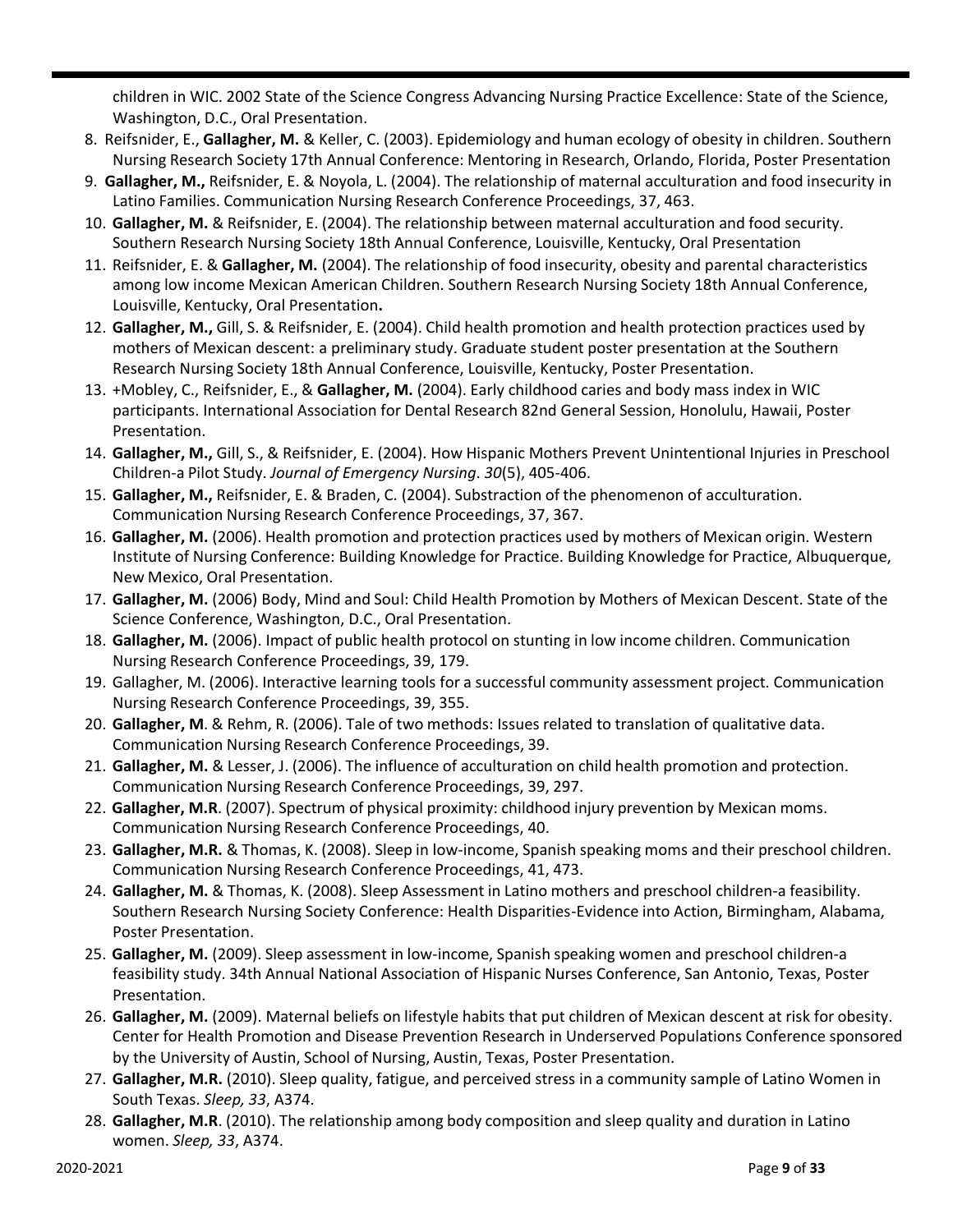- 29. **Gallagher, M.R.** (2010). Sleep, fatigue and stress in Latino women. State of the Science Congress on Nursing Research, Washington, D.C., Poster Presentation.
- 30. **Gallagher, M.R.** (2010). Sleep and BMI in mothers and children of Mexican descent. State of the Science Congress on Nursing Research, Washington, D.C., Poster Presentation.
- 31. **Gallagher, M.R.** (2010). The influence of urban noise and light pollution on women's and girls' sleep patterns, weight and cardiovascular health. Penn-International Conference On Women's Health Initiative 18th Congress. Philadelphia, Pennsylvania, Poster Presentation.
- 32. Tracey, L., Nanmus, S., Sampson. M., **Gallagher, M.R.,** & Berens, P. D. (2012). Negative body image is related to overeating among overweight pregnant women. International Journal of Exercise Science: Conference Abstract Submissions, *6*(2), Article 10.
- 33. +Menninger, J.C., Eissa M., Chan, W., Gallagher, M. Nguyen, T. (2012). Sleep duration and ambulatory blood pressure in adolescents. International Congress of Behavioral Medicine (ICBM) Behavioral Medicine: From Basic Science to Clinical Investigation and Public Health, Budapest, Hungary, Poster Presentation.
- 34. **Gallagher, M.R**., Armstrong, T.S. & Cron, S. (2012). The relationship among perceived stress, fatigue and sleep quality and duration in Latino women of childbearing age. Southern Research Nursing Society, 26TH Annual Conference, New Orleans, Louisiana, Oral Presentation.
- 35. **Gallagher, M.R.,** Ledoux, T. & Sampson, M. (2012). Evaluation of Comadres de Salud-a culturally sensitive obesity prevention intervention for Latinas. International Journal of Exercise Science: Conference Abstract Submissions, 6(2), Article 2.
- 36. Pandey, A., **Gallagher, M.R.** & Soni, P. (2013). Relaxation Techniques Profile Of Self-reported Stroke Survivors: Analysis Of The National Health Interview Survey. Poster presentation at the 2013 International Stroke Conference.
- 37. **Gallagher, M.R.,** Ledoux, T. & Sampson, M. (2013). Evaluation of Comadres De Salud-an intervention to address obesity in Latino women. St. David's Community Health Promotion Research Conference, Austin, Texas, Poster Presentation.
- 38. Reifsnider, E., **Gallagher, M.,** Moramarco, M.W., McCormick, D., Cullen, K., Reyna. L., Pecina. I., Guzman. M. (2014). Relationship of home environment, maternal and child body size, and food environment in low income women and children. 142nd Annual Meeting & Exposition of the American Public Health Association, Podium Presentation.
- 39. **Gallagher, M.R.,** Williams, N., Lopez, M., Cranford, S.M., and Girardin, J.L. (2014). "Sleep is food for the body": Latino women's perceptions of sleep and its impact on emotional, mental and physical health. Annual SLEEP Meeting.
- 40. Reifsnider, E., **Gallagher, M.,** Moramarco, M.W., McCormick, D., Cullen, K., Reyna, L., Pecina, I., Guzman, M. (2014). Intervention research using promotoras: Benefits & helpful tips. 142nd Annual Meeting & Exposition of the American Public Health Association, Podium Presentation.
- 41. Hautala, K & **Gallagher, M.R**. (2014). Individual and environmental factors that influence Diet in Latinos –An ecological perspective. Southern Research Nursing Society 18th Annual Conference, San Antonio, Texas, Poster Presentation.
- 42. Truesdell, L & **Gallagher, M.R**. (2014) Ecological Perspective on Nutritional Knowledge and its Impact in Latino Families. Southern Research Nursing Society 18th Annual Conference, San Antonio, Texas, Poster Presentation.
- 43. Reifsnider, E., McCormick, D., Cullen, K., **Gallagher, M.,** Moramarco, M.W., McClain, D., Reyna, L., Pecina, I., Guzman, M. (2015). How have they grown? Six month outcomes on preventing obesity through home visits. Communication Nursing Research Conference Proceedings.
- 44. +Reifsnider, E., McCormick, D., Cullen, K., **Gallagher, M**., & Moramarco, M.W. (2015). Prevention of excess weight gain among infants receiving WIC services. International Conference of the European Molecular Biology Laboratory: The Human Microbiome, Heidelberg, Germany. Poster Presentations.
- 45. **Gallagher, M.R.** & Sheen, L. (2015). Operationalization of Latino Cultural Values in Obesity Intervention. Poster Presentation at the 36th Annual Meeting & Scientific Sessions of the Society of Behavioral Medicine Conference.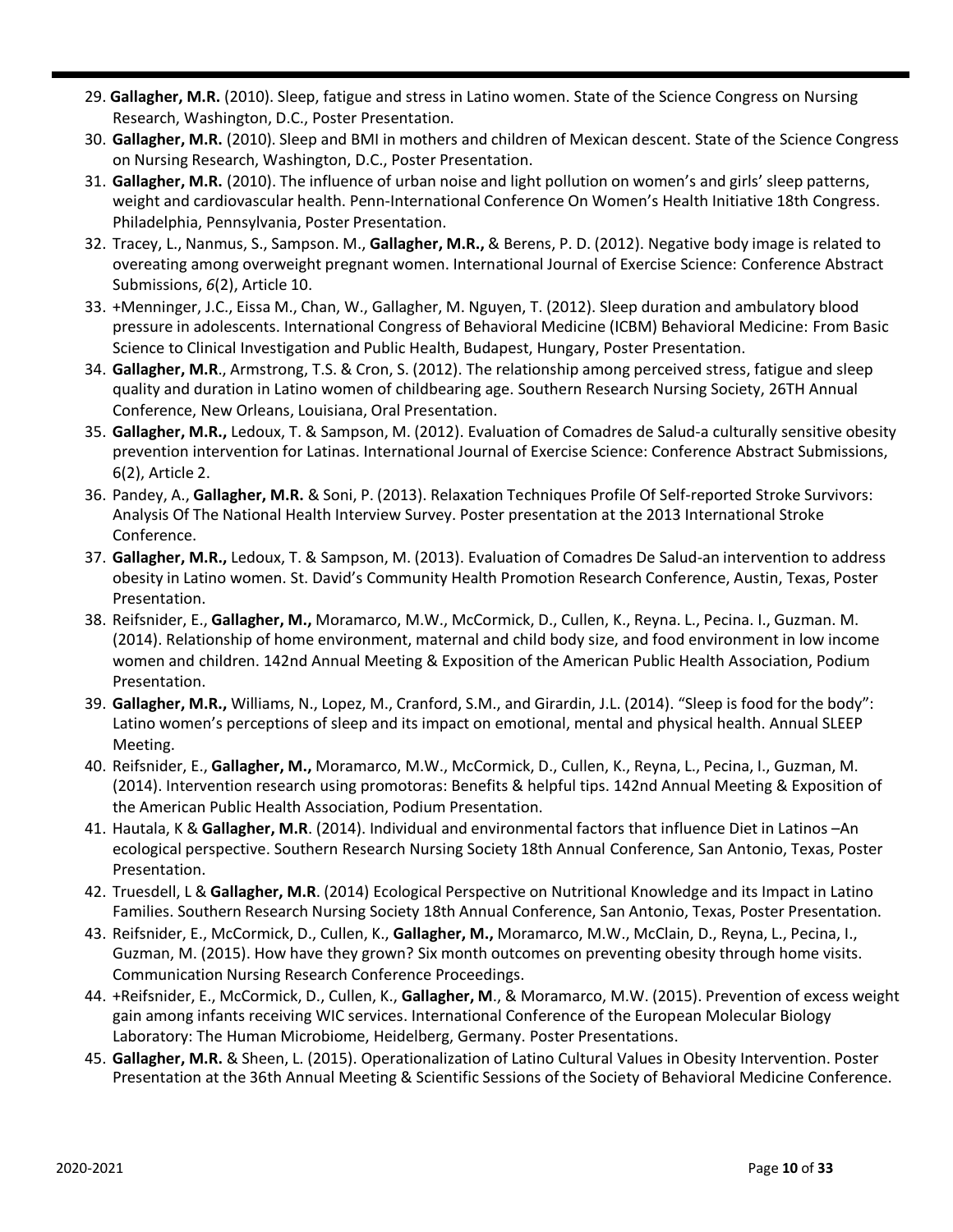- 46. **Gallagher, M.R.,** Sheen, L., Reifsnider, E. & Moramarco, M., McCormick, D. P. Cullen, K.W. (2015). Lessons learned while Establishing Treatment Fidelity with CHW in a Community-Based Obesity Prevention Intervention for Latino Infants. Poster Presentation at the Obesity Society Annual Meeting.
- 47. **Gallagher, M. R.** (2015). Perceptions of sleep deprivation and its health consequences in low income Latino women. In 48th Annual Communicating Nursing Research Conference. Western Institute of Nursing.
- 48. McCormick, D., Reifsnider, E., Cullen, K., Moramarco**, Gallagher, M., D.,** Reyna, L. (2017). Intervention to prevent infant obesity in a Mexican-American population: A prospective study. (May 6-9, 2017). Poster presentation at the Pediatric Academic Societies Meeting.
- 49. +Drake, S.A., Godwin, K.M., Wolf, D.A., & **Gallagher, M**. (2019). Awareness of Potential Cognitive Bias Among Forensic Nurse Examiners Illustrated Through Case Studies. Poster presentation at International Conference on Forensic Nursing Science and Practice.

#### **Non-Peer Reviewed International Presentations**

(NOTE: \* Indicates invited, +Indicates International)

- 1. **\*+Gallagher, M.R.** (2012, April 23). Factors that influence obesity in women of childbearing age. Annual Master's Conference, Nursing Department, University of Murcia. Murcia, Spain, Oral Presentation.
- 2. **\*+Gallagher, M.R.** (2013, April 8).Qualitative Research Methodology in the Study of Health. Annual Doctoral Conference, Nursing Department, University of Murcia, Murcia, Spain, Oral Presentation.
- 3. **\*+Gallagher, M.R.** (2013, April 9). Formative Evaluation of Comadres de Salud-A Culturally Sensitive Intervention to Address Obesity in Latino Women of Child Bearing Age. Annual Master's Conference, Nursing Department, University of Murcia, Murcia, Spain, Oral Presentation.
- 4. **\*+Gallagher, M.R.** (2013, April 10). Undergraduate Nursing Education at the University of Texas-Houston School of Nursing. Nursing Department, University of Murcia, Murcia, Spain, Oral Presentation.
- 5. **\*+Gallagher, M.R.** (2013, April 1). Application of Qualitative Research Methods in Healthcare. Annual Masters Conference, Nursing Department, University of Murcia, Murcia, Spain, Oral Presentation.
- 6. **\*+Gallagher, M.R.** (2015, December 23). Use of Mixed Methods in Health Care Research, University of Murcia, Murcia, Spain, Oral Presentation.

#### **Non-Peer Reviewed National Presentation** (NOTE: \* Indicates invited, +Indicates International)

- 1. **\*Gallagher, M.** & Reifsnider, E. (2002, June). Building Nursing Research Careers Through Mentorship. NIH/NINR/National Association of Hispanic Nurses National Conference, Miami, Florida, Oral Presentation.
- 2. **\*Gallagher, M.** (2003, February). Developing a Successful NRSA/Predoctoral Fellowship Award. Southern Nursing Research Society 17th Annual Conference Program Committee, Orlando, Florida, Oral Presentation, (Invited).
- 3. **Gallagher, M.R.,** Ledoux, T. & Sampson, M. (2013, May 9). Evaluation of Comadres De Salud-an intervention to address obesity in Latino women. NIH/NHLBI PRIDE Mid-Year Meeting, Bethesda, Maryland, Poster Presentation.

# **Non-Peer Reviewed State/Local Presentations**

(NOTE: \* Indicates invited, ~Indicates Intraprofessional)

- 1. Reifsnider, E & **Gallagher, M.** (2001, October). Community Assessment. CE for the San Antonio Metropolitan Health District, San Antonio, Texas, Oral Presentation
- 2. **Gallagher, M.** (2002, February). Culturally Competent Care and Research: Role Cultural Values. Doctoral Spring Colloquium at the University of Texas Health Science Center, San Antonio, Texas, Oral Presentation, (Invited).
- 3. **Gallagher, M.** & Reifsnider, E. (2002, February). The influence of acculturation on the health of individuals of Mexican descent: a literature review. University of Texas Health Science Center at San Antonio School of Nursing Doctoral Colloquium, San Antonio, Texas, Poster Presentation.
- 4. **Gallagher, M.** & Reifsnider, E. (2002, March). Exploring the correlation between maternal acculturation level oral Health screening and child oral health needs assessment in a population of Mexican descent. University of Texas Health Science Center at San Antonio Dental Science Symposium, San Antonio, Texas, Predoctoral Poster Presentation.

2020-2021 Page **11** of **33** 5. **\*Gallagher, M.** (2003, February). Funding for Student Research. Doctoral Spring Colloquium at the University of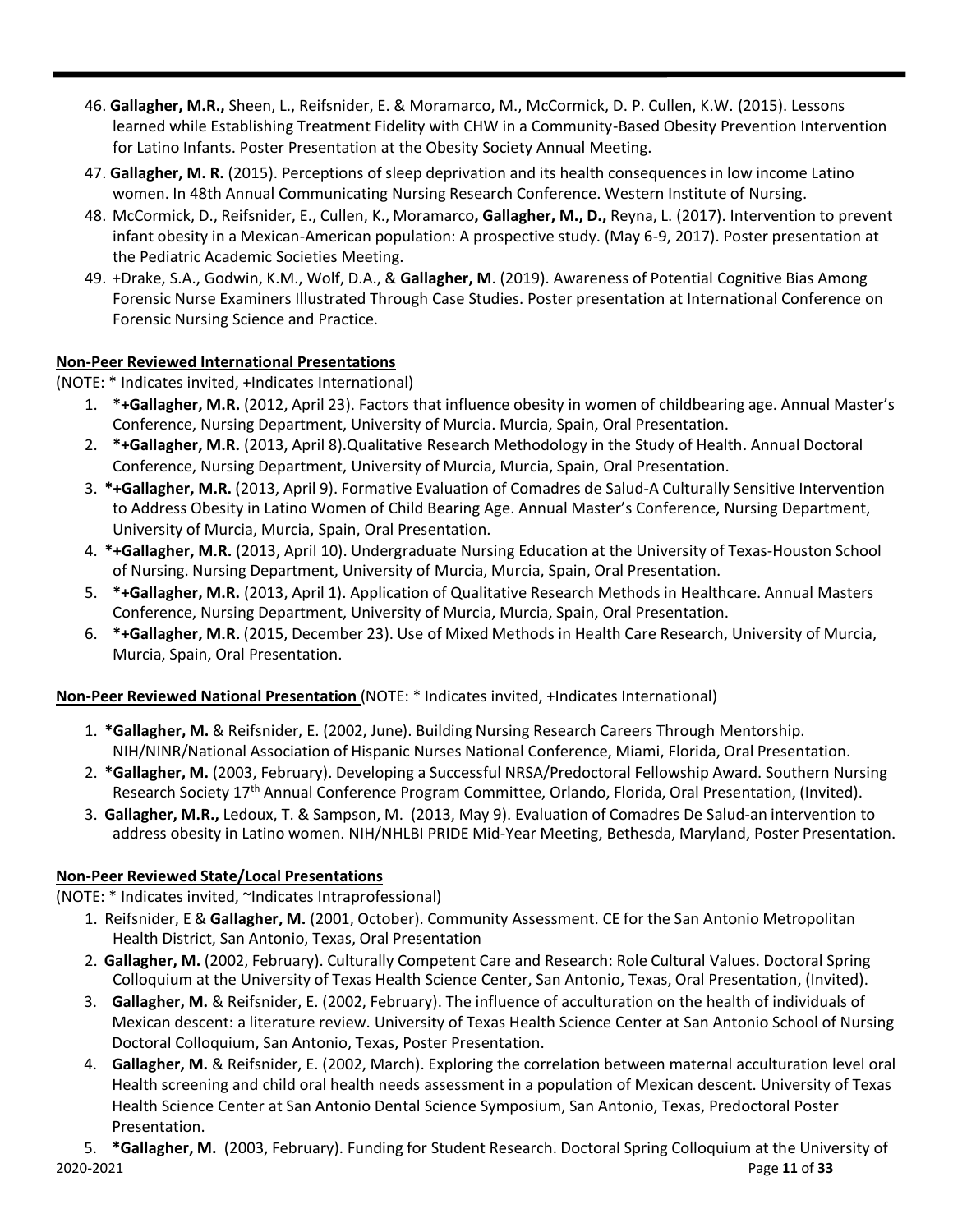Texas Health Science Center, San Antonio, Texas, Oral Presentation.

- 6. **\*Gallagher, M**. (2003, July). Promoting Collaboration Between Nursing Research, Nursing Education and the Community. Community Scholars, San Antonio, Texas, Oral Presentation.
- 7. Reifsnider, E., Noyola, L. & **Gallagher, M**. (2004, February). Maternal-child interaction differences between vulnerable, minority children. University of Texas Health Science Center at San Antonio School of Nursing Doctoral Colloquium, San Antonio, Texas, Poster Presentation.
- 8. Noyola, L., **Gallagher, M.** & Reifsnider, E. (2004, February) The relationship between food Insecurity and servings of food consumed by children. University of Texas Health Science Center at San Antonio School of Nursing Doctoral Colloquium, San Antonio, Texas, Poster Presentation.
- 9. **\*Gallagher, M**. (2004, April). Acculturation. Research Mentoring Brown Bag Session at the University of Texas Health Science Center-School of Nursing, San Antonio, Texas, Oral Presentation.
- 10. **\*Gallagher, M.** (2004, October). Panel on Difference between Latino Countries and Words. Research Mentoring Brown Bag Session at the University of Texas Health Science Center-School of Nursing, San Antonio, Texas, Oral Presentation.
- 11. **\*Gallagher, M.** (2006, February). Writing an NRSA Proposal. Doctoral Seminar at the University of Texas in Arlington-School of Nursing, Arlington, Texas, Oral Presentation.
- 12. **\*Gallagher, M**. (2006, July). Curanderismo. Complementary Alternative Medicine Camp at Bastyr University, Kenmore, Washington, Oral Presentation.
- 13. **Gallagher, M.** (2008, April). Use of Mandalas to gain Insight into Group Cohesion & Dynamics. University of Texas Medical Branch School of Nursing Faculty Development, Galveston, Texas, Poster Presentation.
- 14. **Gallagher, M.** (2008, April). Stress and Immunity: a review of the literature. University of Texas Medical Branch School of Nursing Journal Club, Galveston, Texas, Oral Presentation
- 15. **Gallagher, M.** (2008, May). Interactive learning tools that enhance group synergy. UTMB Education Symposium, Galveston, Texas, Poster Presentation.
- 16. **Gallagher, M.** (2008, September). Google 101. University of Texas Medical Branch School of Nursing Faculty Development, Galveston, Texas, Oral Presentation
- 17. **Gallagher, M.** (2008, September). Google 101 and Social Networking. UTMB E-camp Orientation for undergraduate nursing students, Galveston, Texas, Oral Presentation (Invited)
- 18. **Gallagher, M.** (2009, September). Google 101 and Social Networking. University of Texas Medical Branch School of Nursing Student Orientation, Galveston, Texas, Oral Presentation.
- 19. **Gallagher, M.R.** (2010, May 29). Obesity-Impact on Health, DNP lecture series, UTHealth School of Nursing, Houston, Texas, Oral Presentation (Invited).
- 20. **\*Gallagher, M.R.** (2010, November 4). Obesity- Impact on Health, DNP lecture series, UTHealth School of Nursing, Houston, Texas, Oral Presentation.
- 21. **Gallagher, M.** (2011). U.S. Healthcare System. Summer Nurse Educator Program for International Nursing Faculty. University of Texas Health Science Center at Houston School of Nursing, Houston, Texas, Oral Presentation.
- 22. **Gallagher, M.** (2011). Nursing Research in the US. Summer Nurse Educator Program for International Nursing Faculty. University of Texas Health Science Center at Houston School of Nursing, Houston, Texas, Oral Presentation.
- 23. **Gallagher, M.R.** (2011, March 30). Sleep, fatigue and perceived stress in Latino women of childbearing age. 2011 Center for Promotion and Disease Prevention in Underserved Populations, Austin, Texas, Poster Presentation.
- 24. Kosher, K, Randa-Hicks, T. & **Gallagher, M.R.** (2011, May 5). Sleep Hygiene in Women-A review of literature. STTI Zeta Pi Chapter Research Day, Houston, Texas, Poster Presentation.
- 25. **Gallagher, M.** (2011, June 28). Back to school sleep schedule-Por La Mañana morning TV show at Univision Television Station.
- 26. **Gallagher, M.** (2011, August 18). Back to school nutrition-Por La Mañana morning TV show at Univision Television Station.
- 27. **Gallagher, M.R.** (2011, September 30). The influence of Urban notice and light pollution on women's and girls' sleep patterns, weight and Cardiovascular health. Gulf coast Women's Health Research Forum, Methodist Hospital Research Institute, Houston, Texas, Poster Presentation.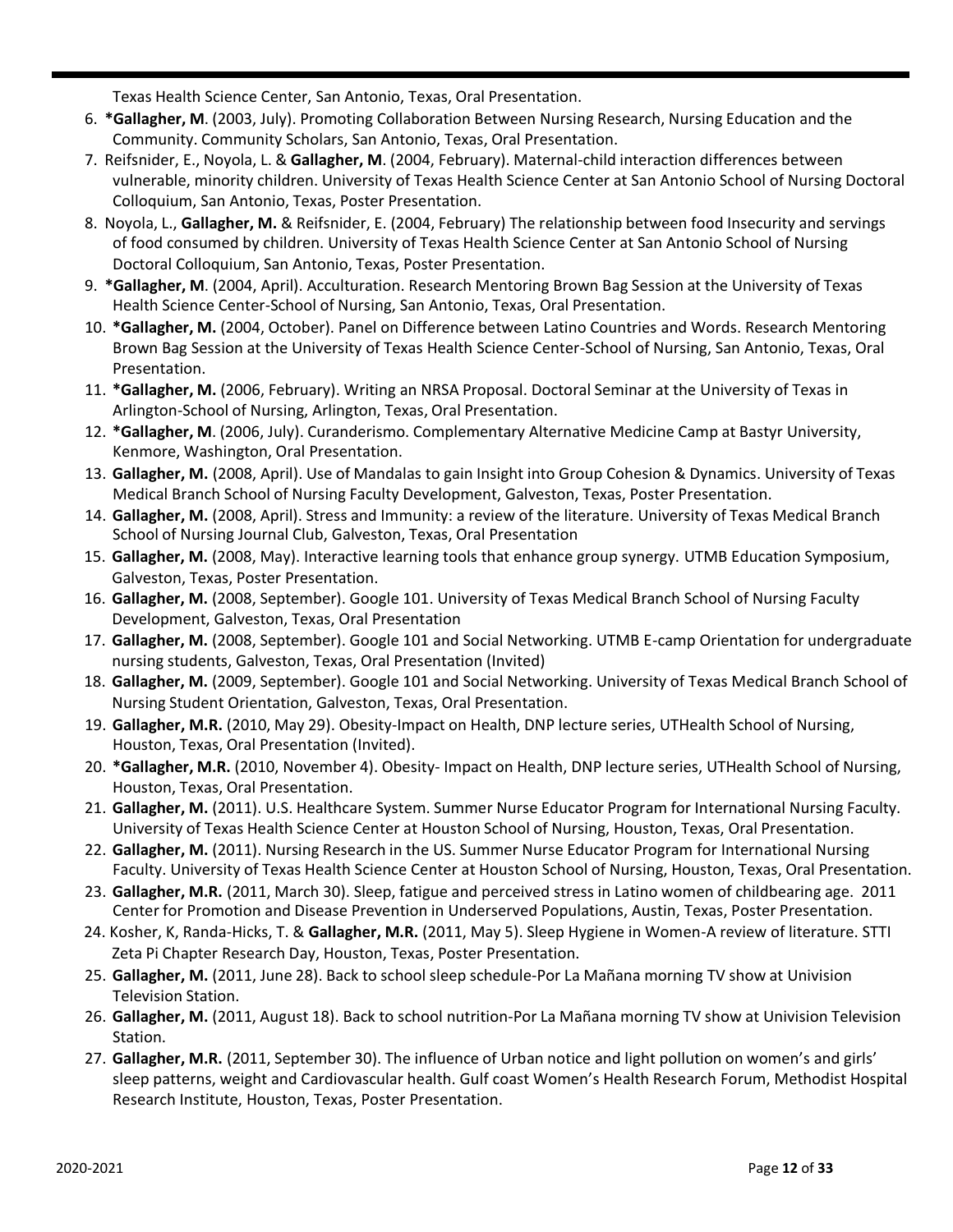- 28. **Gallagher, M.R.** (2011, November 10). Obesity- Impact on Health, DNP lecture series, UTHealth School of Nursing, Houston, Texas, Oral Presentation (Invited)
- 29. **Gallagher, M.R.** (2012, March 20). Sleep well and lose weight. Noticiero Univision, Available at: [http://univisionhouston.univision.com/videos-noticias-univision-houston/video/2012-03-20/baje-de-peso](http://univisionhouston.univision.com/videos-noticias-univision-houston/video/2012-03-20/baje-de-peso-)durmiendo-bien
- 30. **Gallagher, M.R**., Bernal, P.M. & Crane, A.L. (2012, April 20). Operalization and Incorporation of Cultural Values in Research Interventions that Address Obesity in Latinos. Research Day at the UTHealth School of Nursing, Houston, Texas, Poster Presentation.
- 31. **~Gallagher, M.R.** Ledoux, T. & Sampson, M. (2012, November 6). Evaluation of Comdres de Salud-a culturally sensitive obesity prevention intervention for Latinas. Texas Obesity Research Center at The University of Houston, Texas, Poster Presentation.
- 32. ~Ledoux, T., Saher, N., Sampson, M., **Gallagher, M. R.,** & Berens, P.D., (2012, November 6). Negative Body Image is Related to Overeating among Overweight Pregnant Women. Texas Obesity Research Center at The University of Houston, Texas, Oral Presentation.
- 33. **Gallagher, M.R.** (2014, March 8). Sleep Hygiene. Noticiero Univision, Houston, Texas, Oral Presentation.
- 34. **~Gallagher, M.R.** (2014, September). Cultural Latino values and their application to social work practice. University of Houston, School of Social Work, Oral Presentation.
- 35. **Gallagher, M.R.** (2014, April 19). Formative Assessment of Comadres de Salud. CNR Research Seminar at the UTHealth School of Nursing, Houston, Texas, Oral Presentation.
- 36. **~Gallagher, M.R.** (2015, February 5). Navigating Academic Careers, Department of Health and Human Performance, Houston University. Oral Presentation.
- 37. **Gallagher, M.R.** (2015, May 13). Selecting Nursing as a Career Path. Aldine Youth Center, Houston, Texas, Oral Presentation.
- 38. **Gallagher, M.R.** (2015, June 24). Selecting Nursing as a Career Path. Aldine Youth Center Summer Program Houston, Texas, Oral Presentation.
- 39. **~Gallagher, M.R.** (2017, June 8, 9 and 22). The Tango of Leading and Following. Summer Health Professions Education Program (SHPEP), funded by the Robert Wood Johnson Foundation (RWJF). University of Texas Health Science Center at Houston, School of Dentistry.
- 40. **Gallagher, M.R.** (2017, July 11). Selecting Nursing as a Career Path. Aldine Youth Center Summer Program Houston, Texas, Oral Presentation
- 41. **\*~Gallagher, M.R.** (2017, November 5). Medical Volunteerism and Cultural competence. Global Health Program at McGovern School of Medicine, University of Texas Health Science Center at Houston.
- 42. **\*~Gallagher, M.R. (2018, April 2).** Medical Volunteerism and Cultural competence. Global Health Program at McGovern School of Medicine, University of Texas Health Science Center at Houston.
- 43. **~Gallagher, M.R.** (2018, June 7, 8 and 21). The Tango of Leading and Following. Summer Health Professions Education Program (SHPEP), funded by the Robert Wood Johnson Foundation (RWJF). University of Texas Health Science Center at Houston, School of Dentistry.
- 44. **~Gallagher, M.R.** (2019, June 10, 11 and 15). The Tango of Leading and Following. Summer Health Professions Education Program (SHPEP), funded by the Robert Wood Johnson Foundation (RWJF). University of Texas Health Science Center at Houston, School of Dentistry.

# **TEACHING**

#### **Dissertation Committees/Advising** (NOTE: +Indicates International)

| Student             | <u>Topic</u>               | Role         | Discipline     | University        | <u>Year</u> |
|---------------------|----------------------------|--------------|----------------|-------------------|-------------|
| +Virginia Esperanza | Síndrome metabólico:       | Dissertation | <b>Nursing</b> | Universidad de    | 2018        |
| Fernández Ruíz      | análisis poblacional,      | Committee    |                | Murcia, School of |             |
|                     | evaluación del tratamiento | Member       |                | Nursing, Murcia,  |             |
|                     | integral y propuesta de    |              |                | Spain             |             |
|                     | nomenclatura enfermera     |              |                |                   |             |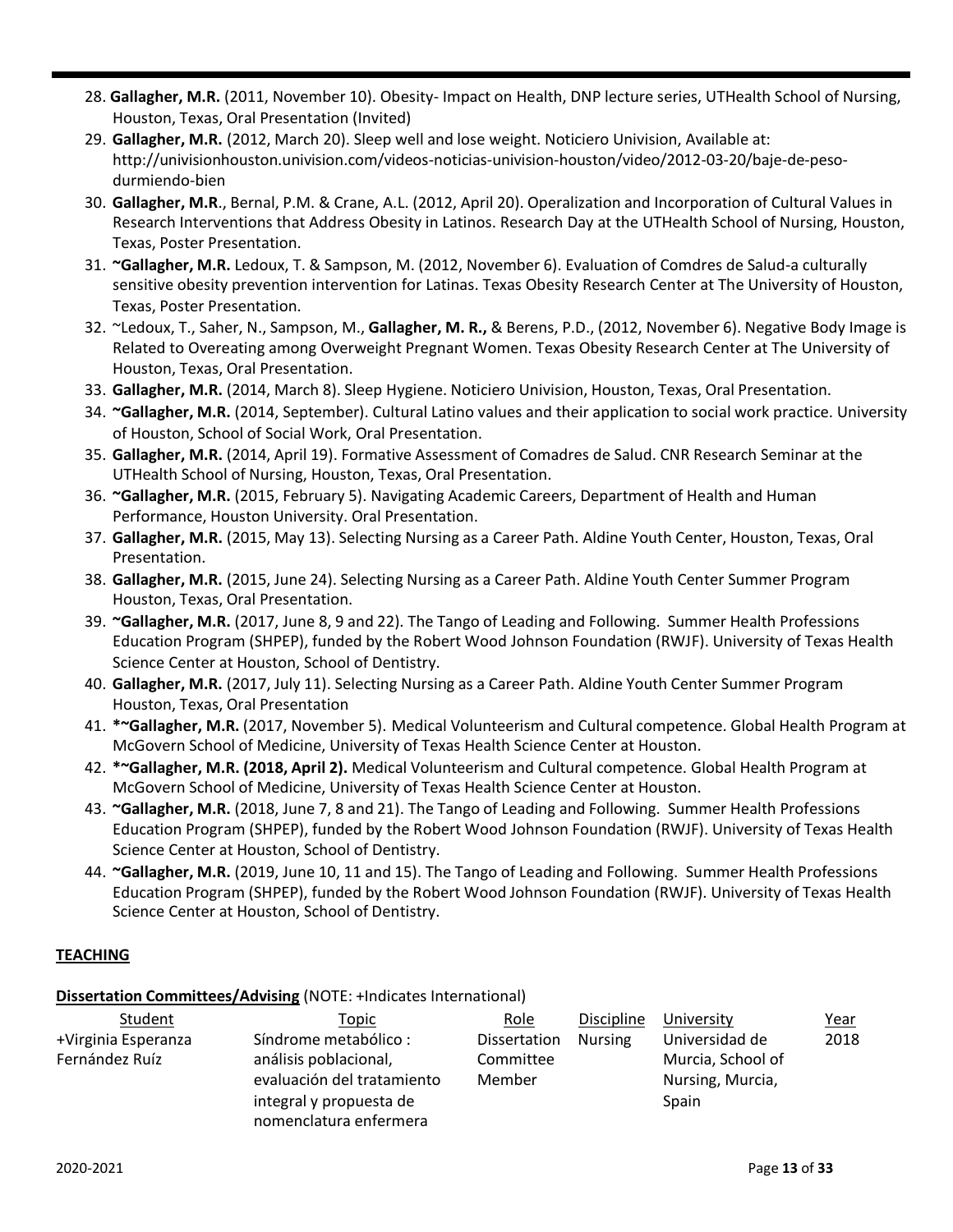| Linda Sheen                                                                                              |                                         | Health behaviors of<br>Vietnamese adults to<br>manage diabetes Mellitus                                                                                                                                  | Mentor                              | <b>Nursing</b> | University of Texas<br><b>Health Science</b><br><b>Center at Houston</b><br>School of Nursing,<br>Houston, TX |                                                                                                        | 2015-<br>2019    |
|----------------------------------------------------------------------------------------------------------|-----------------------------------------|----------------------------------------------------------------------------------------------------------------------------------------------------------------------------------------------------------|-------------------------------------|----------------|---------------------------------------------------------------------------------------------------------------|--------------------------------------------------------------------------------------------------------|------------------|
| Carol Hammond                                                                                            |                                         | <b>Physical Activity</b><br>Measurement in Pre-school<br>Children                                                                                                                                        | Dissertation<br>Committee<br>Member | <b>Nursing</b> | University of Texas<br><b>Health Science</b><br>Center at Houston<br>School of Nursing,<br>Houston, TX        |                                                                                                        | $2013 -$<br>2014 |
| Christopher Edward                                                                                       |                                         | A critical ethnography study<br>of the perceptions of men in<br>about the effects of gender<br>on their career paths                                                                                     | Dissertation<br>Committee<br>Member | <b>Nursing</b> | University of Texas<br><b>Medical Branch</b><br>Galveston                                                     |                                                                                                        | $2007 -$<br>2008 |
| <b>Judy Staley</b>                                                                                       |                                         | A qualitative description of<br>HypnoBirthing                                                                                                                                                            | Dissertation<br>Committee<br>Member | <b>Nursing</b> | University of Texas<br><b>Medical Branch</b><br>Galveston                                                     |                                                                                                        | 2007-<br>2008    |
| Melissa Ethington                                                                                        |                                         | Effects of a Nutrition and<br><b>Physical Activity Education</b><br>Program on Life Style<br>Behavior, Self-efficacy, and<br>Blood Glucose Level in<br>adolescents at Risk for Type 2<br><b>Diabetes</b> | Mentor<br><b>Nursing</b>            |                | University of Texas<br><b>Medical Branch</b><br>Galveston                                                     |                                                                                                        | 2006             |
|                                                                                                          |                                         | <b>Courses Developed</b> (Note: *Indicates an online course)                                                                                                                                             |                                     |                |                                                                                                               |                                                                                                        |                  |
| Semester/                                                                                                |                                         |                                                                                                                                                                                                          |                                     |                |                                                                                                               | Institution                                                                                            |                  |
| Quarter                                                                                                  | <b>Course</b>                           |                                                                                                                                                                                                          | <b>Topics</b>                       |                |                                                                                                               |                                                                                                        |                  |
| Fall<br>2017                                                                                             | *N4512W Research Critique & Utilization |                                                                                                                                                                                                          | Nursing Research and EBP            |                |                                                                                                               | University of Texas<br><b>Health Science</b><br>Center at Houston<br>School of Nursing,<br>Houston, TX |                  |
| Fall<br>*N4499 Global Health I: History, Concepts<br>2016<br>and Theory.                                 |                                         | Concepts                                                                                                                                                                                                 | Introduction to Global Health       |                | University of Texas<br><b>Health Science</b><br>Center at Houston<br>School of Nursing,<br>Houston, TX        |                                                                                                        |                  |
| *N3563 Applications of multicultural<br>Spring<br>2013<br>concepts to nursing care of Latino<br>patients |                                         | Latino cultural scripts<br>Acculturation<br>Cultural sensitivity                                                                                                                                         |                                     |                | University of Texas<br><b>Health Science</b><br>Center at Houston<br>School of Nursing,<br>Houston, TX        |                                                                                                        |                  |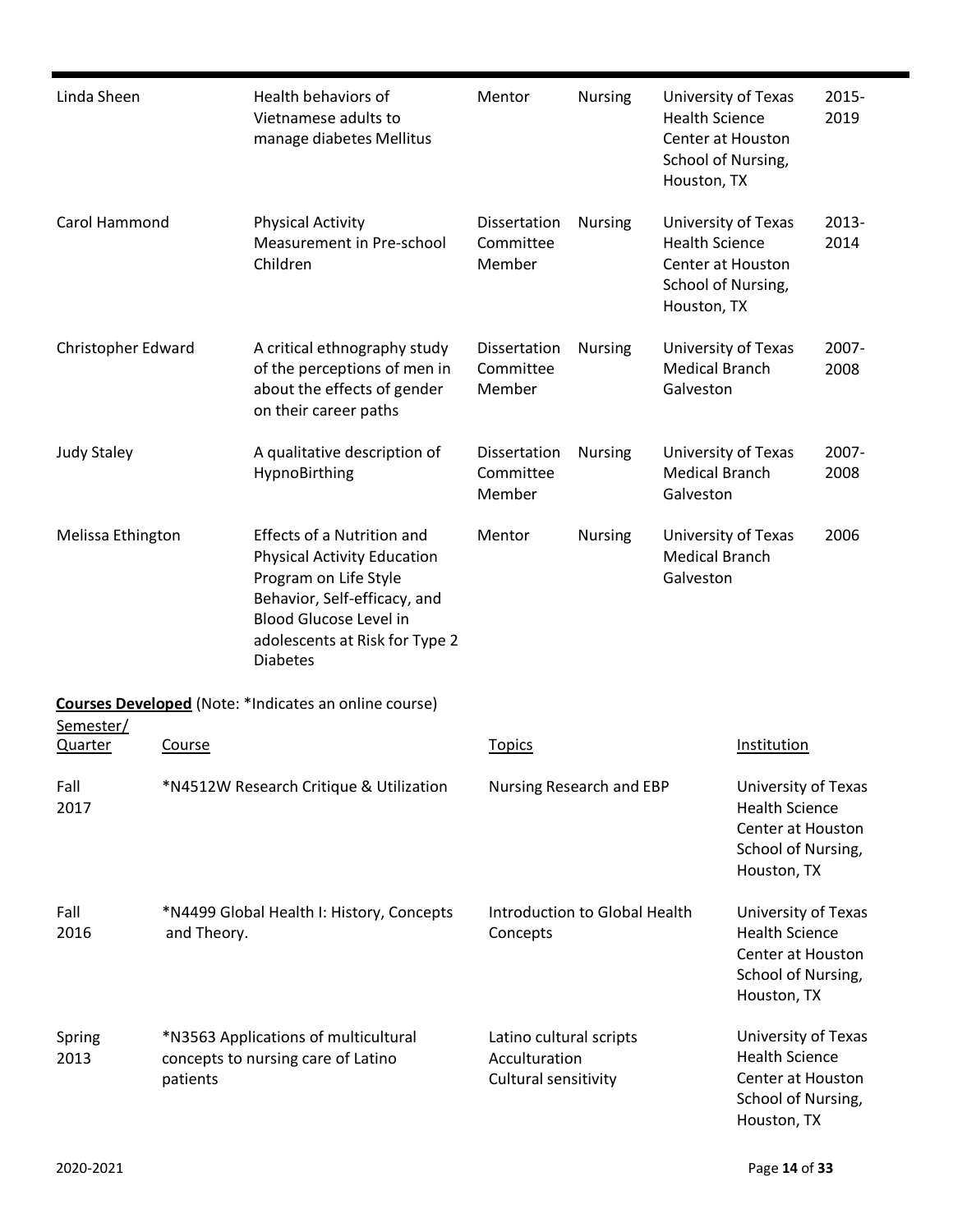# **Courses Taught**

*Didactic Courses*

(NOTE: +Indicates course lead, # Indicated sole teacher, \*Indicates an online course)

| Semester/<br>Quarter | Course                                                 | <b>Topic</b>               | Credits<br><b>Hours</b> | Level/Class Size                                                  | <b>Institution</b>                                                                         |
|----------------------|--------------------------------------------------------|----------------------------|-------------------------|-------------------------------------------------------------------|--------------------------------------------------------------------------------------------|
|                      |                                                        |                            |                         |                                                                   |                                                                                            |
| Spring<br>2021       | *NURS 3511W Health<br>Assessment                       | Health<br>Assessment       | $\mathbf{1}$            | 11 RN-to-BSN on line<br>students                                  | University of Texas<br><b>Health Science Center</b><br>at Houston School of<br>Nursing, TX |
| Spring<br>2021       | *NURS 3511 Health<br>Assessment                        | Health<br>Assessment       | $\mathbf{1}$            | 13 undergraduate<br>students in Lab                               | University of Texas<br><b>Health Science Center</b><br>at Houston School of<br>Nursing, TX |
| Fall<br>2020         | *NURS 3511 Health<br>Assessment                        | Health<br>Assessment       | $\overline{2}$          | 24 undergraduate<br>students in Lab                               | University of Texas<br><b>Health Science Center</b><br>at Houston School of<br>Nursing, TX |
| Summer<br>2020       | *+N4512W Research<br><b>Critique &amp; Utilization</b> | <b>Nursing</b><br>Research | $\overline{2}$          | 124 undergraduate<br>students and 20 RN to<br><b>BSN</b> students | University of Texas<br><b>Health Science Center</b><br>at Houston School of<br>Nursing, TX |
| Summer<br>2020       | *NURS 3511 Health<br>Assessment                        | Health<br>Assessment       | $\overline{2}$          | 24 undergraduate<br>students in Lab                               | University of Texas<br><b>Health Science Center</b><br>at Houston School of<br>Nursing, TX |
| Spring<br>2020       | *+N4512W Research<br>Critique & Utilization            | <b>Nursing</b><br>Research | $\overline{2}$          | 137 undergraduate<br>students and 36 RN to<br><b>BSN</b> students | University of Texas<br><b>Health Science Center</b><br>at Houston School of<br>Nursing, TX |
| Fall<br>2019         | *NURS 3511 Health<br>Assessment                        | Health<br>Assessment       | $\overline{2}$          | 24 undergraduate<br>students in Lab                               | University of Texas<br>Health Science Center<br>at Houston School of<br>Nursing, TX        |
| Fall<br>2019         | *#N4512W Research<br><b>Critique &amp; Utilization</b> | <b>Nursing</b><br>Research | $\overline{2}$          | 140 undergraduate<br>students and 36 RN to<br><b>BSN</b> students | University of Texas<br><b>Health Science Center</b><br>at Houston School of<br>Nursing, TX |
| Fall<br>2019         | NURS 3511 Health<br>Assessment                         | Health<br>Assessment       | 2                       | 24 undergraduate<br>students in Lab                               | University of Texas<br><b>Health Science Center</b><br>at Houston School of<br>Nursing, TX |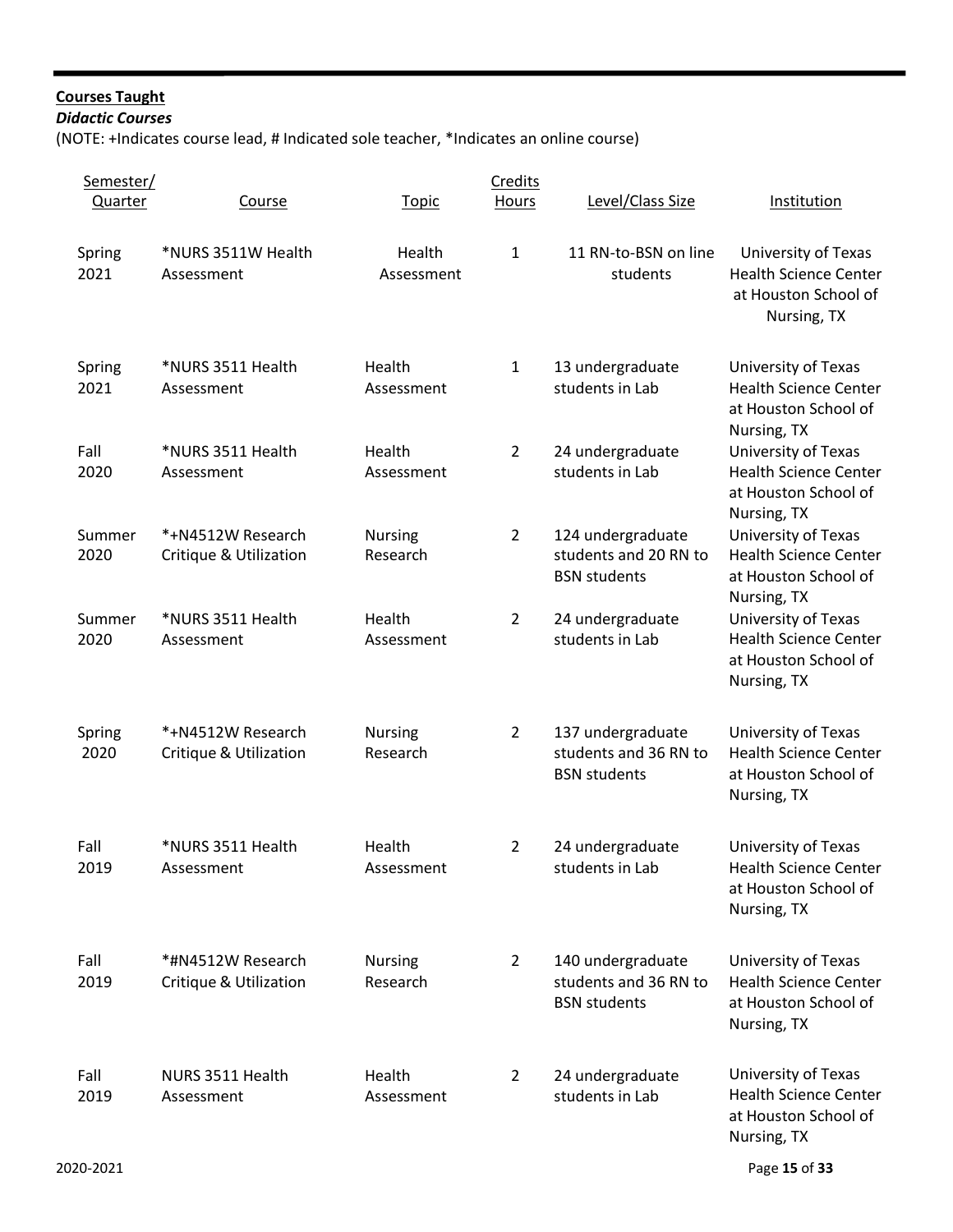| Summer<br>2019 | *#N4512W Research<br>Critique & Utilization                                            | <b>Nursing</b><br>Research | $\overline{2}$ | 34 undergraduate /RN<br>to BSN students | University of Texas<br><b>Health Science Center</b><br>at Houston School of<br>Nursing, TX |
|----------------|----------------------------------------------------------------------------------------|----------------------------|----------------|-----------------------------------------|--------------------------------------------------------------------------------------------|
| Summer<br>2019 | NURS 3511 Health<br>Assessment                                                         | Health<br>Assessment       | 3              | 24 undergraduate<br>students in Lab     | University of Texas<br><b>Health Science Center</b><br>at Houston School of<br>Nursing, TX |
| Spring<br>2019 | *#N4512W Research<br>Critique & Utilization                                            | <b>Nursing</b><br>Research | 2              | 44 undergraduate /RN<br>to BSN students | University of Texas<br><b>Health Science Center</b><br>at Houston School of<br>Nursing, TX |
| Summer<br>2019 | NURS 3511 Health<br>Assessment                                                         | Health<br>Assessment       | 3              | 12 undergraduate<br>students in Lab     | University of Texas<br><b>Health Science Center</b><br>at Houston School of<br>Nursing, TX |
| Fall<br>2018   | *+N4512W Research<br>Critique & Utilization                                            | <b>Nursing</b><br>Research | 2              | 130 undergraduate<br>students           | University of Texas<br><b>Health Science Center</b><br>at Houston School of<br>Nursing, TX |
| Summer<br>2018 | *+N4512W Research<br>Critique & Utilization                                            | <b>Nursing</b><br>Research | 2              | 130 undergraduate<br>students           | University of Texas<br><b>Health Science Center</b><br>at Houston School of<br>Nursing, TX |
| Summer<br>2018 | *N6105Evaluation and<br>Application of Research in<br><b>Advanced Nursing Practice</b> | Evidence-Based<br>Practice | 3              | 10 graduate students                    | University of Texas<br><b>Health Science Center</b><br>at Houston School of<br>Nursing, TX |
| Spring<br>2018 | *+N4512W Research<br>Critique & Utilization                                            | Nursing<br>Research        | 2              | 132 undergraduate<br>nursing students   | University of Texas<br><b>Health Science Center</b><br>at Houston School of<br>Nursing, TX |
| Spring<br>2018 | *N6105Evaluation and<br>Application of Research in<br><b>Advanced Nursing Practice</b> | Evidence-Based<br>Practice | 3              | 10 graduate students                    | University of Texas<br><b>Health Science Center</b><br>at Houston School of<br>Nursing, TX |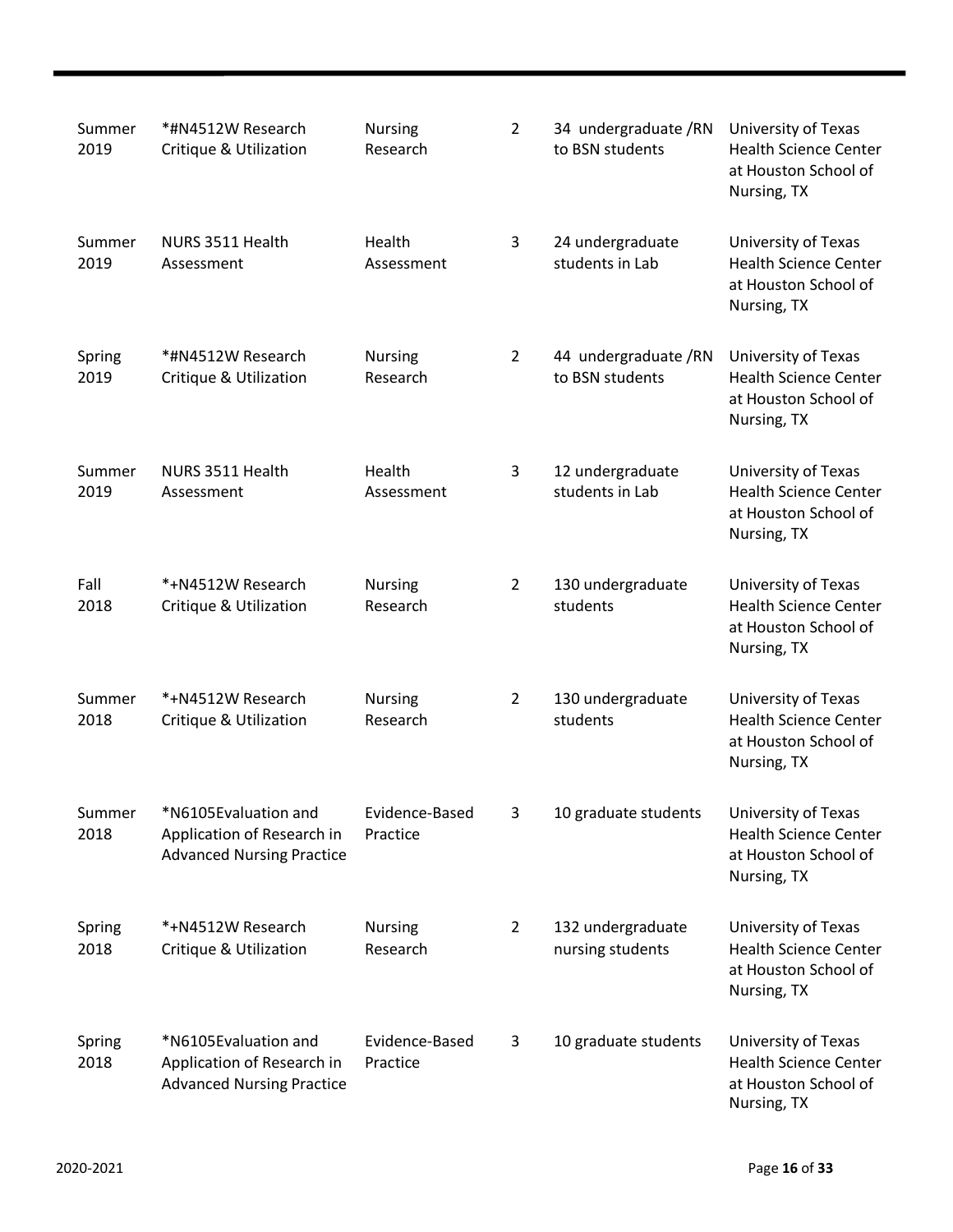| Fall<br>2017   | *N6105Evaluation and<br>Application of Research in<br><b>Advanced Nursing Practice</b>                | Evidence-Based<br>Practice                        | 3              | 6 graduate students            | University of Texas<br><b>Health Science Center</b><br>at Houston School of<br>Nursing, TX |
|----------------|-------------------------------------------------------------------------------------------------------|---------------------------------------------------|----------------|--------------------------------|--------------------------------------------------------------------------------------------|
| Fall<br>2017   | *+N4512W Research<br>Critique & Utilization                                                           | <b>Nursing</b><br>Research                        | 2              | 127 undergraduates             | University of Texas<br><b>Health Science Center</b><br>at Houston School of<br>Nursing, TX |
| Summer<br>2017 | *+N4512W Research<br>Critique & Utilization                                                           | <b>Nursing</b><br>Research                        | 2              | 131 undergraduates             | University of Texas<br><b>Health Science Center</b><br>at Houston School of<br>Nursing, TX |
| Summer<br>2017 | *N3565 Application of<br><b>Multicultural Concepts</b><br>to the Healthcare of<br>Latinos in the U.S. | Cultural<br>Sensitivity<br>& Hithcare<br>Delivery | 3              | 10 undergraduates              | University of Texas<br><b>Health Science Center</b><br>at Houston School of<br>Nursing, TX |
| Spring<br>2017 | *+N4512W Research<br>Critique & Utilization                                                           | <b>Nursing</b><br>Research                        | $\overline{2}$ | 138 undergraduates             | University of Texas<br><b>Health Science Center</b><br>at Houston School of<br>Nursing, TX |
| Spring<br>2017 | *N3565 Application of<br><b>Multicultural Concepts</b><br>to the Healthcare of<br>Latinos in the U.S. | Cultural<br>Sensitivity<br>& Hithcare<br>Delivery | 3              | 15 undergraduates              | University of Texas<br><b>Health Science Center</b><br>at Houston School of<br>Nursing, TX |
| Fall<br>2016   | *+N4512W Research<br><b>Critique &amp; Utilization</b>                                                | Nursing<br>Research                               | 2              | 125 undergraduates             | University of Texas<br><b>Health Science Center</b><br>at Houston School of<br>Nursing, TX |
| Fall<br>2016   | *N3565 Application of<br><b>Multicultural Concepts</b><br>to the Healthcare of<br>Latinos in the U.S. | Cultural<br>Sensitivity<br>& Hithcare<br>Delivery | 3              | 15 undergraduates              | University of Texas<br><b>Health Science Center</b><br>at Houston School of<br>Nursing, TX |
| Summer<br>2013 | *N6855 Application of<br><b>Multicultural Concepts</b><br>to the Healthcare of<br>Latinos in the U.S. | Cultural<br>Sensitivity<br>& Hithcare<br>Delivery | 3              | 4 graduates<br>1 undergraduate | University of Texas<br><b>Health Science Center</b><br>at Houston School of<br>Nursing, TX |
| Summer<br>2013 | N4512 Research<br>Critique & Utilization                                                              | Nursing<br>Research                               | $\overline{2}$ | 35 RN-BSN students             | University of Texas<br><b>Health Science Center</b>                                        |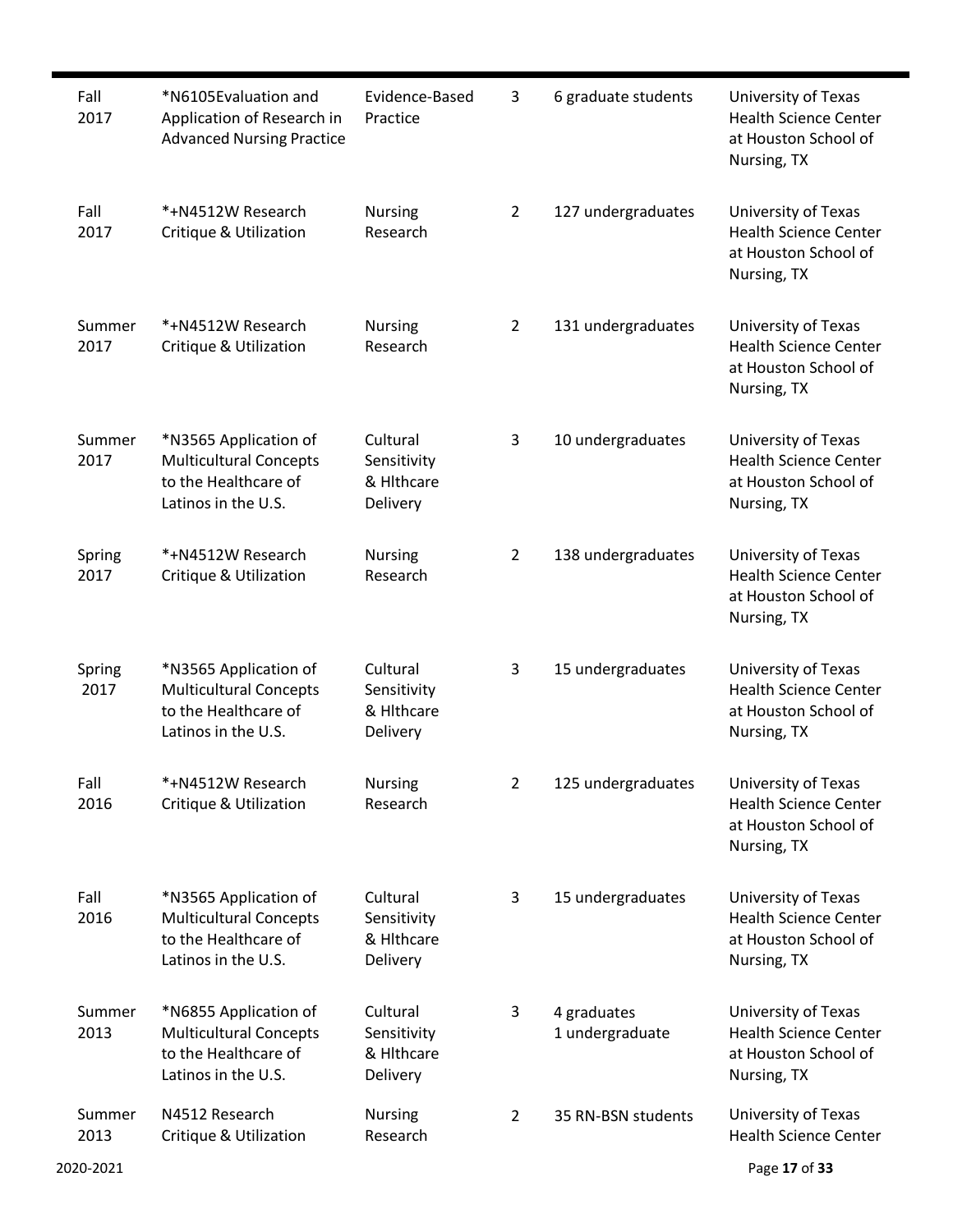|                |                                                                |                                                |                |                                                     | at Houston School of<br>Nursing, TX                                                        |
|----------------|----------------------------------------------------------------|------------------------------------------------|----------------|-----------------------------------------------------|--------------------------------------------------------------------------------------------|
| Spring<br>2013 | N4512 Research<br>Critique & Utilization                       | Nursing<br>Research                            | $\overline{2}$ | 75 undergraduate<br>students                        | University of Texas<br><b>Health Science Center</b><br>at Houston School of<br>Nursing, TX |
| Fall<br>2012   | N4512 Research<br>Critique & Utilization                       | <b>Nursing</b><br>Research                     | $\overline{2}$ | 35 RN-BSN students                                  | University of Texas<br><b>Health Science Center</b><br>at Houston School of<br>Nursing, TX |
| Summer<br>2012 | N4512 Research<br><b>Critique &amp; Utilization</b>            | Nursing<br>Research                            | $\overline{2}$ | 27 RN-BSN students                                  | University of Texas<br><b>Health Science Center</b><br>at Houston School of<br>Nursing, TX |
| Spring<br>2012 | N4512 Research<br>Critique & Utilization                       | <b>Nursing</b><br>Research                     | $\overline{2}$ | 75 undergraduate<br>students                        | University of Texas<br><b>Health Science Center</b><br>at Houston School of<br>Nursing, TX |
| Fall<br>2011   | N4512 Research<br>Critique & Utilization                       | Nursing<br>Research                            | $\overline{2}$ | 55 undergraduate<br>students                        | University of Texas<br><b>Health Science Center</b><br>at Houston School of<br>Nursing, TX |
| Fall<br>2011   | N6165 Advanced<br><b>Practice Nursing</b><br>Role & Leadership | Advance<br><b>Practice Roles</b><br>in Nursing | 3              | 20 graduate students                                | University of Texas<br><b>Health Science Center</b><br>at Houston School of<br>Nursing, TX |
| Summer<br>2011 | N4512 Research<br>Critique & Utilization                       | Nursing<br>Research                            | 2              | 40 RN-BSN<br>students                               | University of Texas<br><b>Health Science Center</b><br>at Houston School of<br>Nursing, TX |
| Summer<br>2011 | N4521 Community/<br><b>Public Health Nursing</b>               | Community<br>Public Hlth<br>Nursing            | 3              | 33<br>undergraduate<br>students                     | University of Texas<br><b>Health Science Center</b><br>at Houston School of<br>Nursing, TX |
| Spring<br>2011 | *N3816 W Community/<br><b>Public Health Nursing</b>            | Community<br>Public Hlth<br>Nursing            | 3              | 13 Accelerated<br>undergraduate<br>students (BACC2) | University of Texas<br><b>Health Science Center</b><br>at Houston, TX                      |
| Spring<br>2011 | N4521 Community/<br><b>Public Health Nursing</b>               | Community<br>Public Hlth<br>Nursing            | 3              | 120 undergraduate<br>students                       | University of Texas<br><b>Health Science Center</b><br>at Houston, TX                      |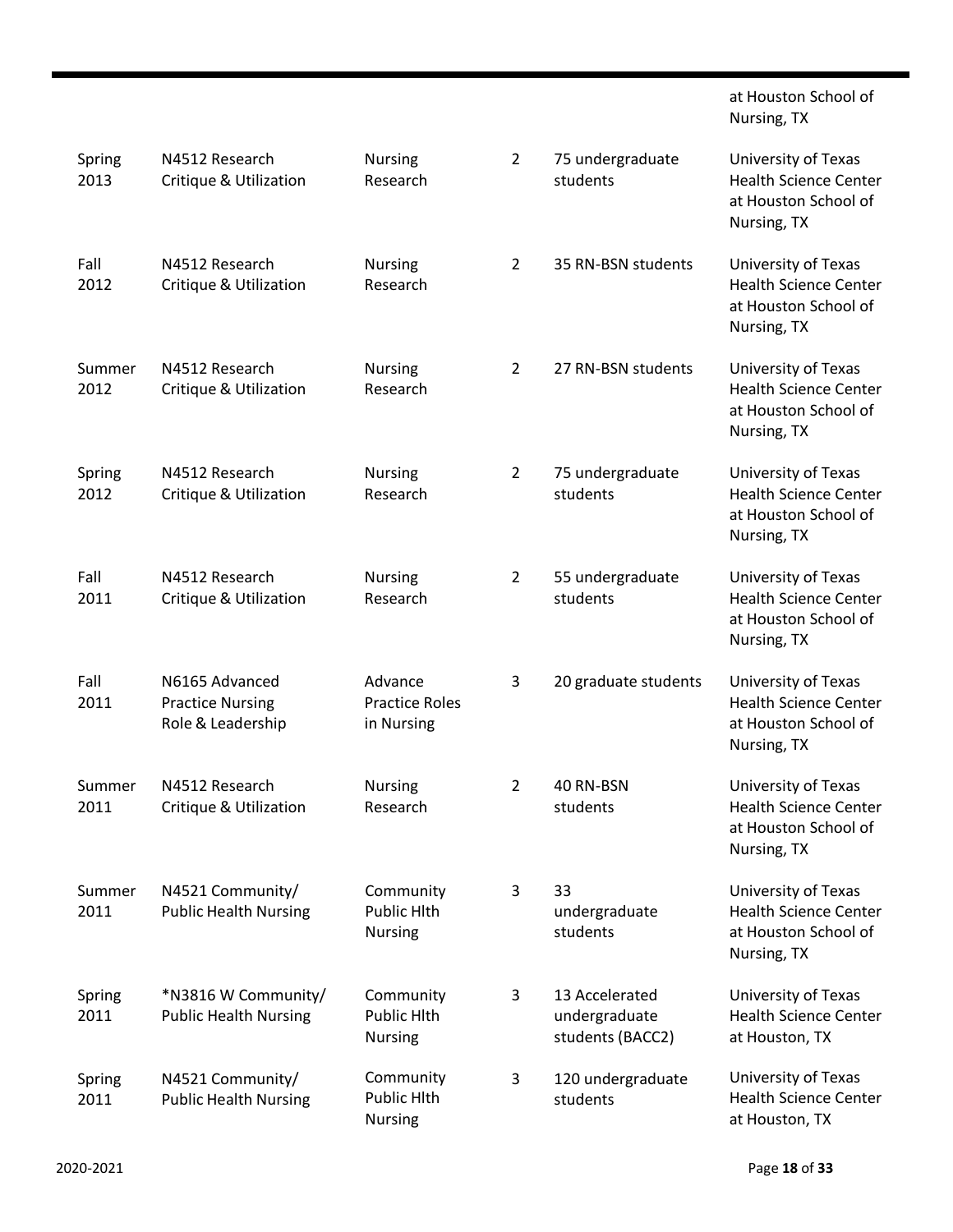| Fall<br>2010   | *N3601W<br>Community/Public<br><b>Health Nursing for RNs</b> | Community<br>Public Hlth<br><b>Nursing</b>                         | 3              | 20 RN to BSN students                               | University of Texas<br><b>Health Science Center</b><br>at Houston School of<br>Nursing, TX   |
|----------------|--------------------------------------------------------------|--------------------------------------------------------------------|----------------|-----------------------------------------------------|----------------------------------------------------------------------------------------------|
| Fall<br>2010   | N4521 Community/<br><b>Public Health Nursing</b>             | Community<br>Public Hlth<br><b>Nursing</b>                         | 3              | 120 undergraduate<br>students                       | University of Texas<br><b>Health Science Center</b><br>at Houston, TX                        |
| Summer<br>2010 | N4999 IS: An Introduction to Nursing<br>Sleep Research       | Research in<br>Sleep                                               | $\mathbf{1}$   | 1 undergraduate<br><b>Honor Student</b>             | University of Texas<br><b>Health Science Center</b><br>at Houston School of<br>Nursing, TX   |
| Summer<br>2010 | N4512 Research<br>Critique & Utilization                     | <b>Nursing</b><br>Research                                         | $\overline{2}$ | 120 undergraduate<br>students                       | University of Texas<br><b>Health Science Center</b><br>at Houston School of<br>Nursing, TX   |
| Spring<br>2010 | *N3816 W Community/<br><b>Public Health Nursing</b>          | Community<br><b>Public Hlth</b><br><b>Nursing</b>                  | 3              | 13 Accelerated<br>undergraduate<br>students (BACC2) | University of Texas<br><b>Health Science Center</b><br>at Houston, TX                        |
| Fall<br>2009   | *N3601W<br>Community/Public<br><b>Health Nursing for RNs</b> | Community<br><b>Public Hlth</b><br><b>Nursing</b>                  | 3              | 20 RN to BSN students                               | University of Texas<br><b>Health Science Center</b><br>at Houston School of<br>Nursing, TX   |
| Summer<br>2009 | GNRS 5133 Leadership<br>Practicum                            | Capstone<br>Project for<br><b>Nursing</b><br>Leadership<br>Program | 1              | 13 graduate students                                | University of Texas<br><b>Medical Branch</b><br><b>School of Nursing</b><br>at Galveston, TX |
| Summer<br>2009 | *NURS 4502: Community                                        | Community<br><b>Nursing</b>                                        | 5              | 60 RN to BSN students                               | University of Texas<br><b>Medical Branch</b><br><b>School of Nursing</b><br>at Galveston, TX |
| Summer<br>2009 | *NURS 4330 Essentials of<br><b>Nursing Research</b>          | <b>Nursing</b><br>Research                                         | 3              | 40 undergraduate<br>students                        | University of Texas<br><b>Medical Branch</b><br><b>School of Nursing</b><br>at Galveston, TX |
| Spring<br>2009 | *GNRS 5261 Community<br>as a Partner                         | Community<br>Nursing as an<br><b>APN</b>                           | 2              | 45 graduate students                                | University of Texas<br><b>Medical Branch</b><br><b>School of Nursing</b><br>at Galveston, TX |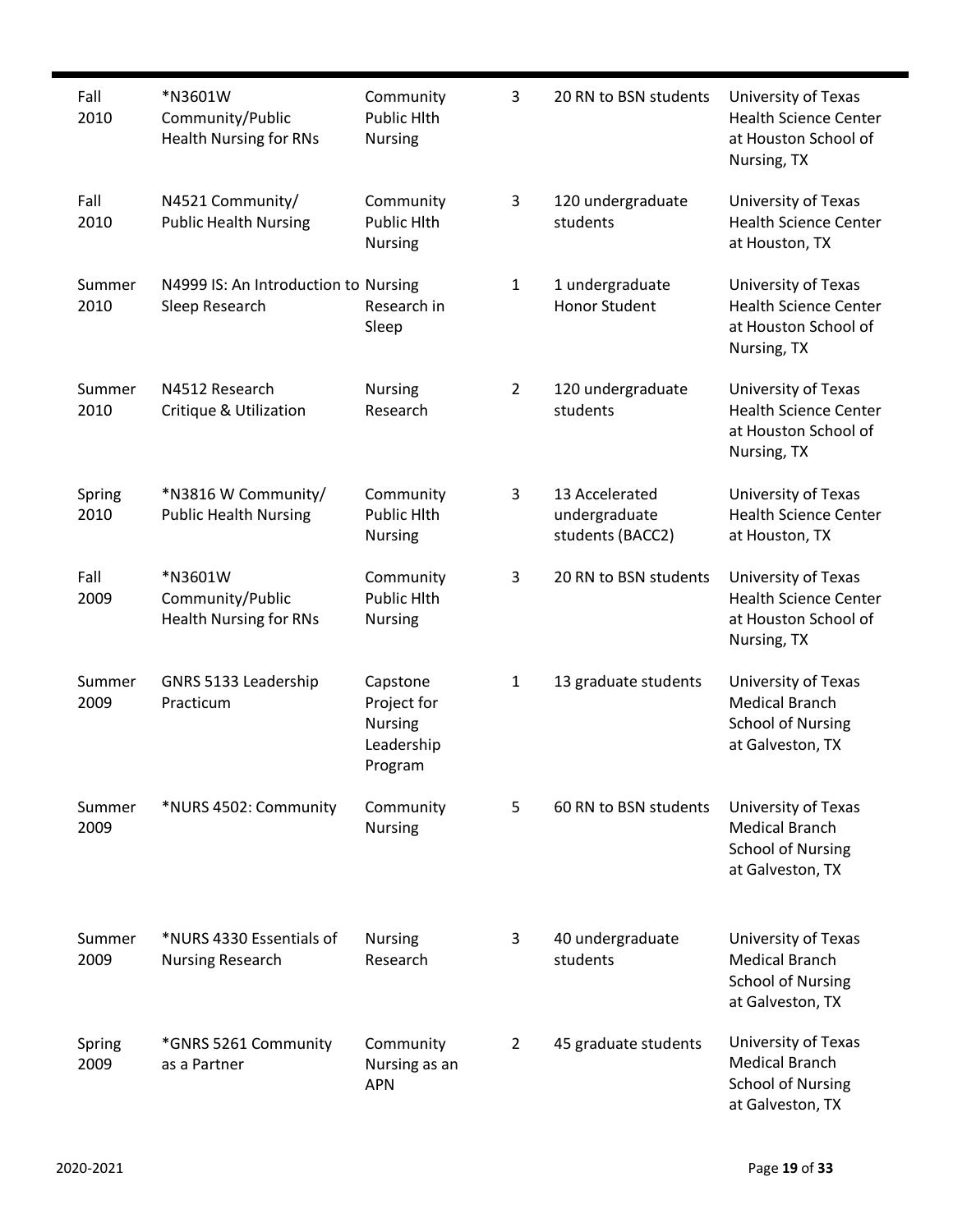| Spring<br>2009          | *N3374 Nursing Informatics Informatics &                                                  | their<br>application to<br>nursing practice                    | 3              | 25 undergraduates            | University of Texas<br><b>Medical Branch</b><br><b>School of Nursing</b><br>at Galveston, TX           |
|-------------------------|-------------------------------------------------------------------------------------------|----------------------------------------------------------------|----------------|------------------------------|--------------------------------------------------------------------------------------------------------|
| Spring<br>2009          | **NURS 4502: Community                                                                    | Community<br>Nursing                                           | 5              | 60 undergraduate<br>students | University of Texas<br><b>Medical Branch</b><br><b>School of Nursing</b><br>at Galveston, TX           |
| Fall<br>2008            | **NURS 4502: Community                                                                    | Community<br>Nursing                                           | 5              | 31 Undergraduate             | University of Texas<br><b>Medical Branch</b><br><b>School of Nursing</b><br>at Galveston, TX           |
| Summer<br>2008          | *NURS 4502: Community                                                                     | Community<br>Nursing                                           | 5              | 60 RN to BSN students        | University of Texas<br><b>Medical Branch</b><br><b>School of Nursing</b><br>at Galveston, TX           |
| Spring<br>2008          | **NURS 4502: Community                                                                    | Community<br>Nursing                                           | 5              | 80 Undergraduate             | University of Texas<br><b>Medical Branch</b><br><b>School of Nursing</b><br>at Galveston, TX           |
| Fall<br>2007            | TNURS 527 Health Care<br>Systems & Health Policy                                          | Health care<br>policy & its<br>application to<br>create change | 3              | 40 graduate students         | University of<br><b>Washington Tacoma</b><br>School of Nursing,<br>Tacoma, WA                          |
| Spring<br>2007          | TNURS 408: Individuals,<br>families & groups:<br>promoting health<br>through partnerships | Promoting<br>wellbeing in the<br>community                     | 3              | 19 RN to BSN students        | University of<br><b>Washington Tacoma</b><br>School of Nursing,<br>Tacoma, WA                          |
| Winter<br>2007          | TNURS 408: Individuals,<br>families & groups:<br>promoting health<br>through partnerships | Promoting<br>wellbeing<br>in the<br>community                  | 3              | 30 RN to BSN students        | University of<br><b>Washington Tacoma</b><br>School of Nursing,<br>Tacoma, WA                          |
| Spring<br>2003          | NURS 4203: Nurse<br>as a Professional                                                     | <b>Nursing</b><br>Research                                     | $\overline{2}$ | 60 undergraduate<br>students | University of Texas<br><b>Health Science</b><br>Center, School of<br><b>Nursing</b><br>San Antonio, TX |
| <b>Clinical Courses</b> |                                                                                           |                                                                |                |                              |                                                                                                        |

(NOTE: +Indicates Course Coordinator, \* Indicates an On-line clinical; \*\*Indicates web-enhanced clinical)

| Semester/      |                         |            | Weeks/   |                                      |             |
|----------------|-------------------------|------------|----------|--------------------------------------|-------------|
| <u>Quarter</u> | Course                  | Setting    | Semester | Level/Class Size                     | Institution |
| Spring         | *N3526B Psychiatric and | Psychiatry | 10 Weeks | 10 undergraduate University of Texas |             |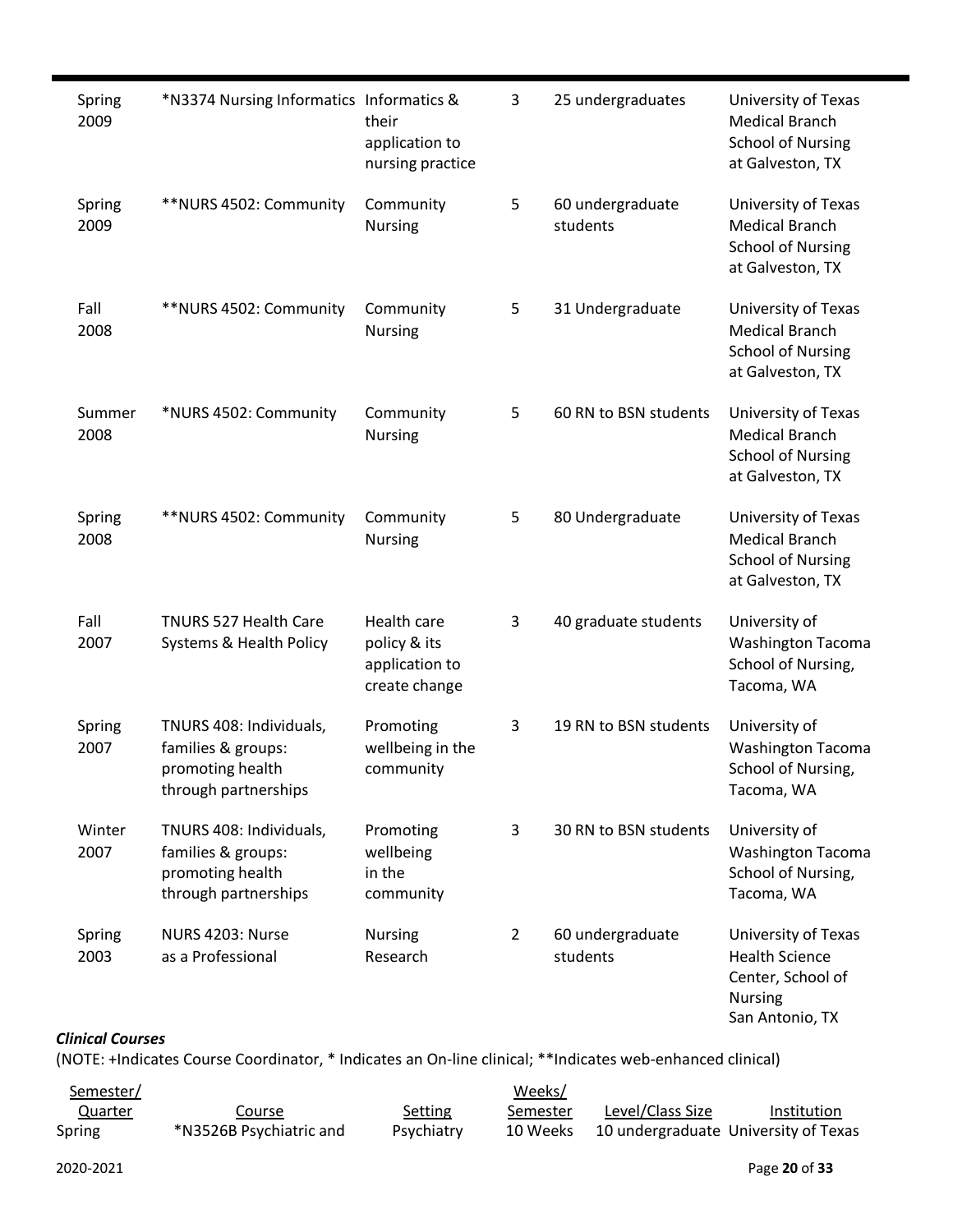| 2021           | <b>Mental Health Care Clinical</b>                            |            |          | students                     | <b>Health Science Center</b><br>at Houston School of<br>Nursing, TX                                         |
|----------------|---------------------------------------------------------------|------------|----------|------------------------------|-------------------------------------------------------------------------------------------------------------|
| Fall<br>2020   | *N3526B Psychiatric and<br><b>Mental Health Care Clinical</b> | Psychiatry | 10 Weeks | students                     | 10 undergraduate University of Texas<br><b>Health Science Center</b><br>at Houston School of<br>Nursing, TX |
| Summer<br>2020 | *N3526B Psychiatric and<br><b>Mental Health Care Clinical</b> | Psychiatry | 7 Weeks  | students                     | 10 undergraduate University of Texas<br><b>Health Science Center</b><br>at Houston School of<br>Nursing, TX |
| Spring<br>2020 | N3526B Psychiatric and<br><b>Mental Health Care Clinical</b>  | Psychiatry | 10 Weeks | students                     | 10 undergraduate University of Texas<br><b>Health Science Center</b><br>at Houston School of<br>Nursing, TX |
| Spring<br>2019 | +N4521B Community/<br><b>Public Health Nursing</b>            | Community  | 16 weeks | 12 undergraduate<br>students | University of Texas<br><b>Health Science Center</b><br>at Houston School of<br>Nursing, TX                  |
| Fall<br>2018   | +N4521B Community/<br><b>Public Health Nursing</b>            | Community  | 16 weeks | 10 undergraduate<br>students | University of Texas<br><b>Health Science Center</b><br>at Houston School of<br>Nursing, TX                  |
| Spring<br>2018 | +N4521B Community/<br><b>Public Health Nursing</b>            | Community  | 16 weeks | 10 undergraduate<br>students | University of Texas<br><b>Health Science Center</b><br>at Houston School of<br>Nursing, TX                  |
| Fall<br>2017   | +N4521B Community/<br><b>Public Health Nursing</b>            | Community  | 16 weeks | 10 undergraduate<br>students | University of Texas<br><b>Health Science Center</b><br>at Houston School of<br>Nursing, TX                  |
| Summer<br>2017 | N4521B Community/<br><b>Public Health Nursing</b>             | Community  | 12 weeks | 10 undergraduate<br>students | University of Texas<br><b>Health Science Center</b><br>at Houston School of<br>Nursing, TX                  |
| Spring<br>2017 | N4521B Community/<br><b>Public Health Nursing</b>             | Community  | 16 weeks | 10 undergraduate<br>students | University of Texas<br><b>Health Science Center</b><br>at Houston School of<br>Nursing, TX                  |
| Fall<br>2016   | N4521B Community/<br><b>Public Health Nursing</b>             | Community  | 16 weeks | 10 undergraduate<br>students | University of Texas<br><b>Health Science Center</b><br>at Houston School of<br>Nursing, TX                  |
| 2020-2021      |                                                               |            |          |                              | Page 21 of 33                                                                                               |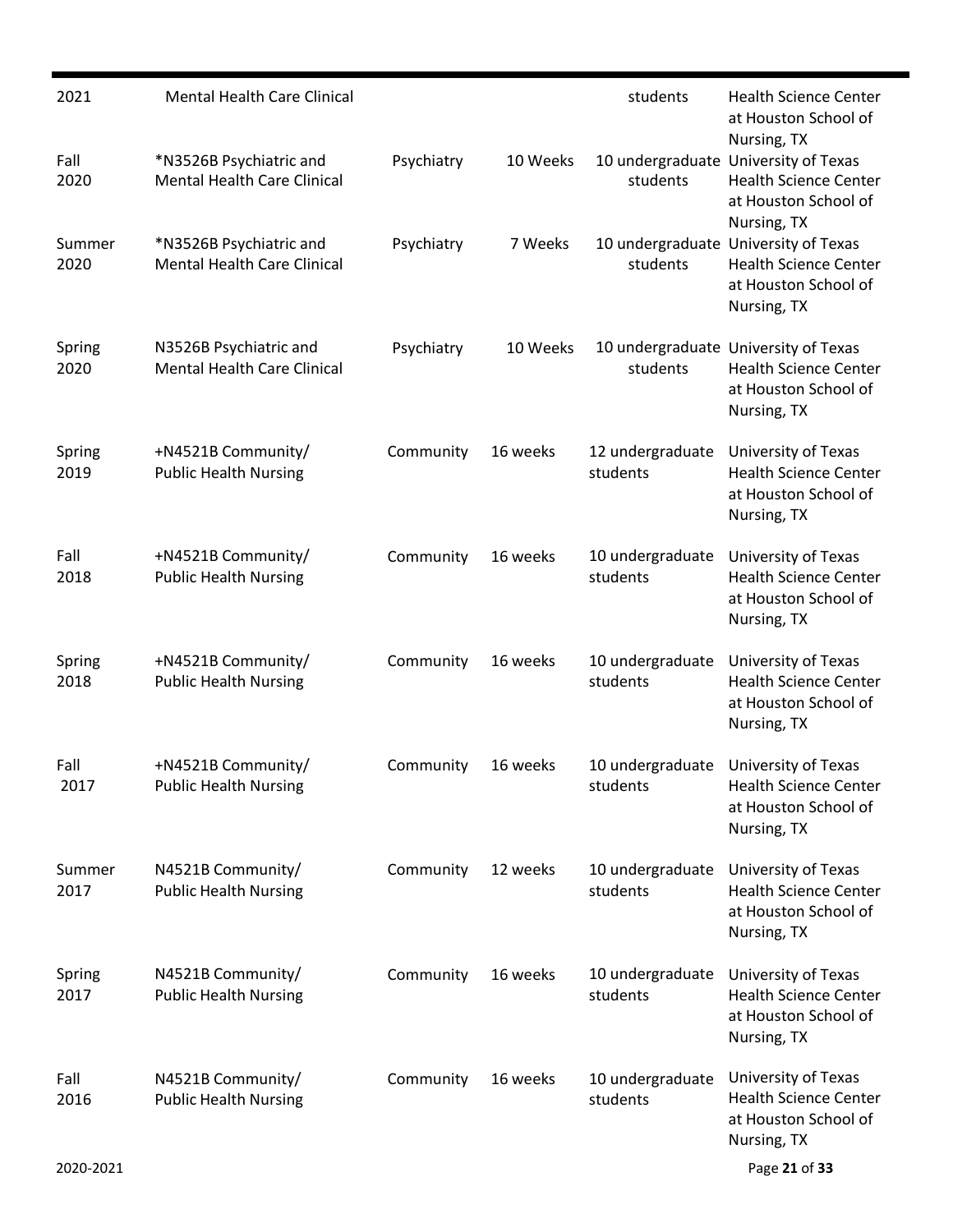| Summer<br>2016      | +N4521B Community/<br><b>Public Health Nursing</b>                   | Community                   | 12 weeks | No clinical group<br>this semester | University of Texas<br><b>Health Science Center</b><br>at Houston School of<br>Nursing, TX |
|---------------------|----------------------------------------------------------------------|-----------------------------|----------|------------------------------------|--------------------------------------------------------------------------------------------|
| Spring<br>2016      | +N4521B Community/<br><b>Public Health Nursing</b>                   | Community                   | 16 weeks | 10 undergraduate<br>students       | University of Texas<br><b>Health Science Center</b><br>at Houston School of<br>Nursing, TX |
| Fall<br>2015        | +N4521B Community/<br><b>Public Health Nursing</b>                   | Community                   | 16 weeks | 20 undergraduate<br>students       | University of Texas<br><b>Health Science Center</b><br>at Houston School of<br>Nursing, TX |
| Spring<br>2015      | +N4521B Community/<br><b>Public Health Nursing</b>                   | Community                   | 16 weeks | 20 undergraduate<br>students       | University of Texas<br><b>Health Science Center</b><br>at Houston School of<br>Nursing, TX |
| Fall<br>2014        | +N4521B Community/<br><b>Public Health Nursing</b>                   | Community                   | 16 weeks | 20 undergraduate<br>students       | University of Texas<br><b>Health Science Center</b><br>at Houston School of<br>Nursing, TX |
| Summer<br>2014      | +N4521B Community/<br><b>Public Health Nursing</b>                   | Community                   | 12 weeks | 10 undergraduate<br>students       | University of Texas<br><b>Health Science Center</b><br>at Houston School of<br>Nursing, TX |
| Spring<br>2014      | N3601 Community/<br><b>Public Health Nursing</b><br>Practice for RNs | Community                   | 16 Weeks | 12 undergraduate<br>students       | University of Texas<br><b>Health Science Center</b><br>at Houston School of<br>Nursing, TX |
| Spring<br>2014      | +N4521B Community/<br><b>Public Health Nursing</b>                   | Community                   | 16 Weeks | 10 undergraduate<br>students       | University of Texas<br><b>Health Science Center</b><br>at Houston School of<br>Nursing, TX |
| Fall<br>2013        | N3601 Community/<br><b>Public Health Nursing</b><br>Practice for RNs | Community<br><b>Nursing</b> | 16 Weeks | 12 undergraduate<br>students       | University of Texas<br><b>Health Science Center</b><br>at Houston School of<br>Nursing, TX |
| Fall<br>2013        | N4521B Community/<br><b>Public Health Nursing</b>                    | Community<br><b>Nursing</b> | 16 Weeks | 10 undergraduate<br>students       | University of Texas<br><b>Health Science Center</b><br>at Houston School of<br>Nursing, TX |
| Spring<br>2020-2021 | N4521B Community/                                                    | Community                   | 16 Weeks | 10 undergraduate                   | University of Texas<br>Page 22 of 33                                                       |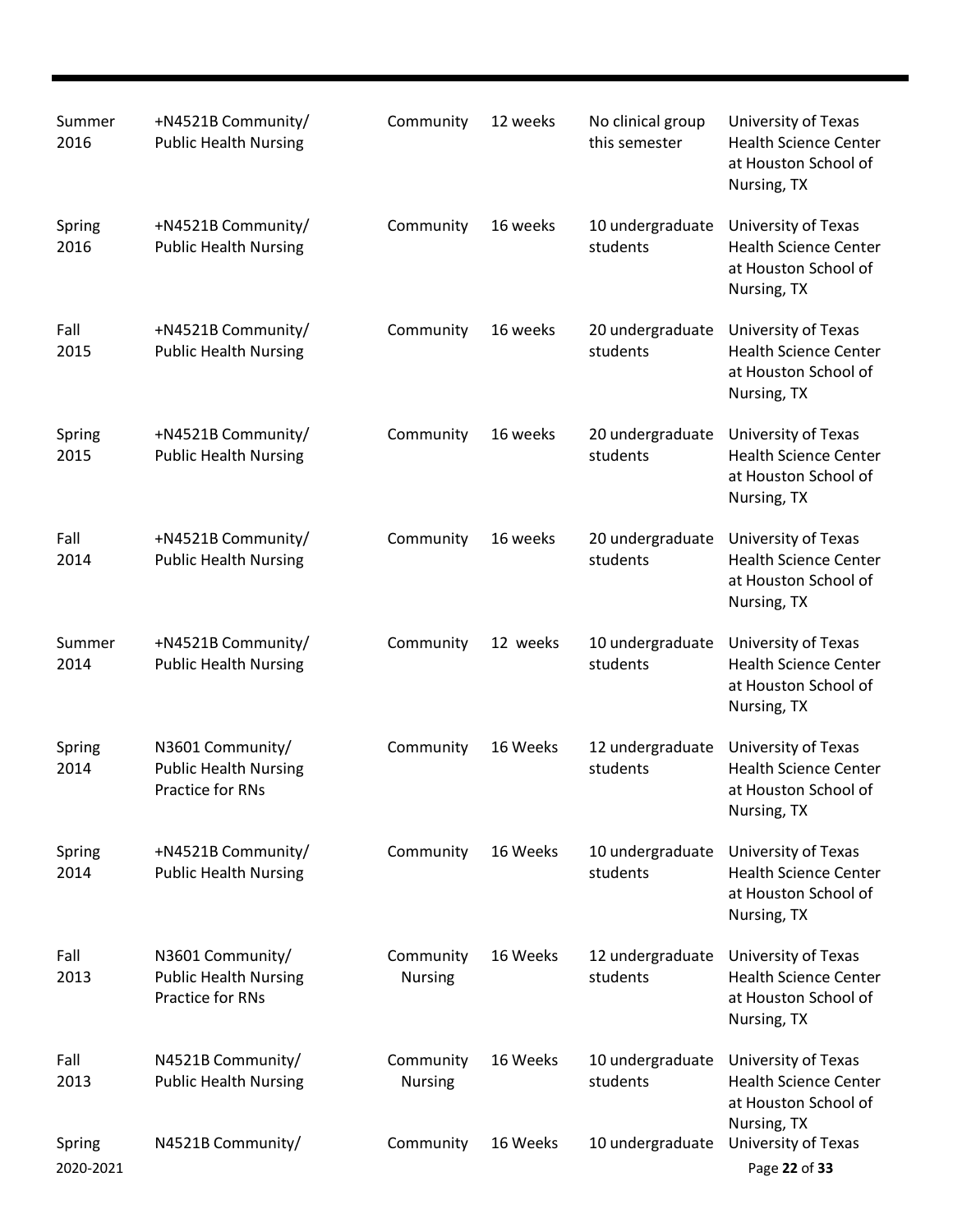| 2013                      | <b>Public Health Nursing</b>                                                       | Nursing                            |          | students                                                        | <b>Health Science Center</b><br>at Houston School of<br>Nursing, TX                          |
|---------------------------|------------------------------------------------------------------------------------|------------------------------------|----------|-----------------------------------------------------------------|----------------------------------------------------------------------------------------------|
| Fall<br>2012              | N4521B Community/<br><b>Public Health Nursing</b>                                  | Community<br><b>Nursing</b>        | 16 Weeks | 2 clinical groups,<br>with 10<br>undergraduate<br>students each | University of Texas<br><b>Health Science Center</b><br>at Houston School of<br>Nursing, TX   |
| Summer<br>2012            | N4521B Community/<br><b>Public Health Nursing</b>                                  | Community<br><b>Nursing</b>        | 12 Weeks | 10 undergraduate<br>students                                    | University of Texas<br><b>Health Science Center</b><br>at Houston School of<br>Nursing, TX   |
| Spring<br>2012            | $=$<br>N3601 Community/<br><b>Public Health Nursing</b><br><b>Practice for RNs</b> | Community<br><b>Nursing</b>        | 16 Weeks | 12 undergraduate<br>students                                    | University of Texas<br><b>Health Science Center</b><br>at Houston School of<br>Nursing, TX   |
| Fall<br>2011              | N4521B Community/<br><b>Public Health Nursing</b>                                  | Community<br><b>Nursing</b>        | 16 Weeks | 2 clinical groups,<br>with 10<br>undergraduate<br>students each | University of Texas<br><b>Health Science Center</b><br>at Houston School of<br>Nursing, TX   |
| Summer<br>2011            | N4521B Community/<br><b>Public Health Nursing</b>                                  | Community<br><b>Nursing</b><br>Lab | 12 Weeks | 33<br>Pacesetter<br>undergraduate<br>students                   | University of Texas<br><b>Health Science Center</b><br>at Houston School of<br>Nursing, TX   |
| Spring<br>2011            | N4521B<br><b>Community Health</b><br><b>Nursing Practice</b>                       | Community<br><b>Nursing</b>        | 16 weeks | 10 undergraduate<br>students                                    | University of Texas<br><b>Health Science Center</b><br>at Houston School of<br>Nursing, TX   |
| Fall<br>2010              | N4521B<br><b>Community Health</b><br><b>Nursing Practice</b>                       | Community<br><b>Nursing</b>        | 14 weeks | 10 undergraduate<br>students                                    | University of Texas<br><b>Health Science Center</b><br>at Houston School of<br>Nursing, TX   |
| Summer<br>2009            | *NURS 4502:<br>Community                                                           | Community<br><b>Nursing</b>        | 8 weeks  | 23 RN to BSN<br>students                                        | University of Texas<br><b>Medical Branch</b><br><b>School of Nursing</b><br>at Galveston, TX |
| Spring<br>2009            | **NURS 4502:<br>Community                                                          | Community<br><b>Nursing</b>        | 8 weeks  | 20 undergraduate<br>students                                    | University of Texas<br><b>Medical Branch</b><br><b>School of Nursing</b><br>at Galveston, TX |
| Fall<br>2008<br>2020-2021 | **NURS 4502:<br>Community                                                          | Community<br><b>Nursing</b>        | 8 weeks  | 10 undergraduate<br>students                                    | University of Texas<br><b>Medical Branch</b><br>Page 23 of 33                                |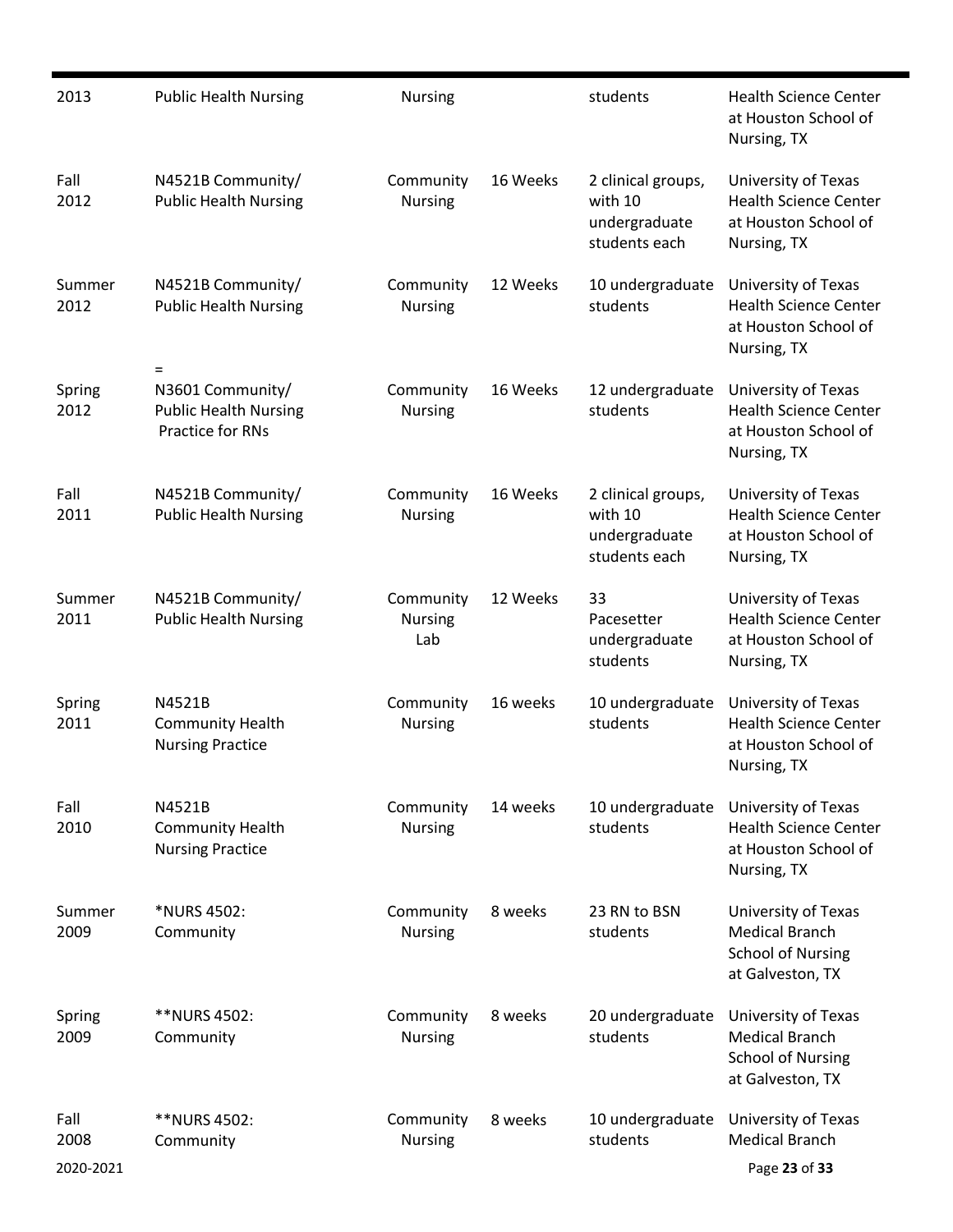|                |                                                                                          |                                                                   |                             |                                                                                     | <b>School of Nursing</b><br>at Galveston, TX                                                           |
|----------------|------------------------------------------------------------------------------------------|-------------------------------------------------------------------|-----------------------------|-------------------------------------------------------------------------------------|--------------------------------------------------------------------------------------------------------|
| Summer<br>2008 | *NURS 4502:<br>Community                                                                 | Community<br><b>Nursing</b>                                       | 14 weeks                    | 20 RN to BSN<br>students                                                            | University of Texas<br><b>Medical Branch</b><br><b>School of Nursing</b><br>at Galveston, TX           |
| Spring<br>2008 | **NURS 4502:<br>Community                                                                | Community<br><b>Nursing</b>                                       | 8 weeks                     | 10 undergraduate<br>students                                                        | University of Texas<br><b>Medical Branch</b><br><b>School of Nursing</b><br>at Galveston, TX           |
| Spring<br>2007 | TNURS 408: Individuals,<br>families & groups:<br>promoting health<br>through partnership | Community<br><b>Nursing</b>                                       | 10 weeks                    | 9 ADN to BSN<br>students                                                            | University of<br>Washington Tacoma,<br>Tacoma, WA                                                      |
| Winter<br>2007 | TNURS 408-Individuals,<br>families & groups:<br>promoting health<br>through partnership  | Community<br><b>Nursing</b>                                       | 10 weeks                    | 7 ADN to BSN<br>students                                                            | University of<br>Washington Tacoma,<br>Tacoma, WA                                                      |
| Fall<br>2005   | RNSG 2361-Mgmt<br>of Client Care                                                         | Medical<br>Surgical &<br>Managing care<br>of multiple<br>patients | 8 weeks-<br>2 Flex<br>terms | LVN to RN career<br>mobility &<br>generic students<br>10 students<br>each Flex term | San Antonio Collage,<br>San Antonio, TX                                                                |
| Fall<br>2005   | NURS 4514-Strategies<br>for Professional Nsg/<br>Community as a Partner                  | Community<br><b>Nursing</b>                                       | 14 weeks                    | 20 undergraduate<br>students                                                        | University of Texas<br><b>Health Science</b><br>Center, School of<br>Nursing,<br>San Antonio, TX       |
| Spring<br>2005 | NURS 5311- Nursing<br><b>Assessment of Populations</b>                                   | Community<br><b>Nursing</b>                                       | 14 weeks                    | Graduate<br>8 students                                                              | University of Texas<br><b>Health Science</b><br>Center, School of<br><b>Nursing</b><br>San Antonio, TX |
| Spring<br>2005 | NURS 4514-Strategies<br>for Professional Nursing/<br>Community as a Partner              | Community<br><b>Nursing</b>                                       | 14 weeks                    | Undergraduate<br>20 students                                                        | University of Texas<br><b>Health Science</b><br>Center, School of<br><b>Nursing</b><br>San Antonio, TX |
| Fall<br>2004   | RNSG 2361-Mgmt of<br><b>Client Care</b>                                                  | Medical<br>Surgical &<br>Managing care<br>of multiple             | 8 weeks<br>-1 Flex<br>term  | mobility & generic San Antonio, TX<br>students<br>10 students                       | LVN to RN career San Antonio Collage,                                                                  |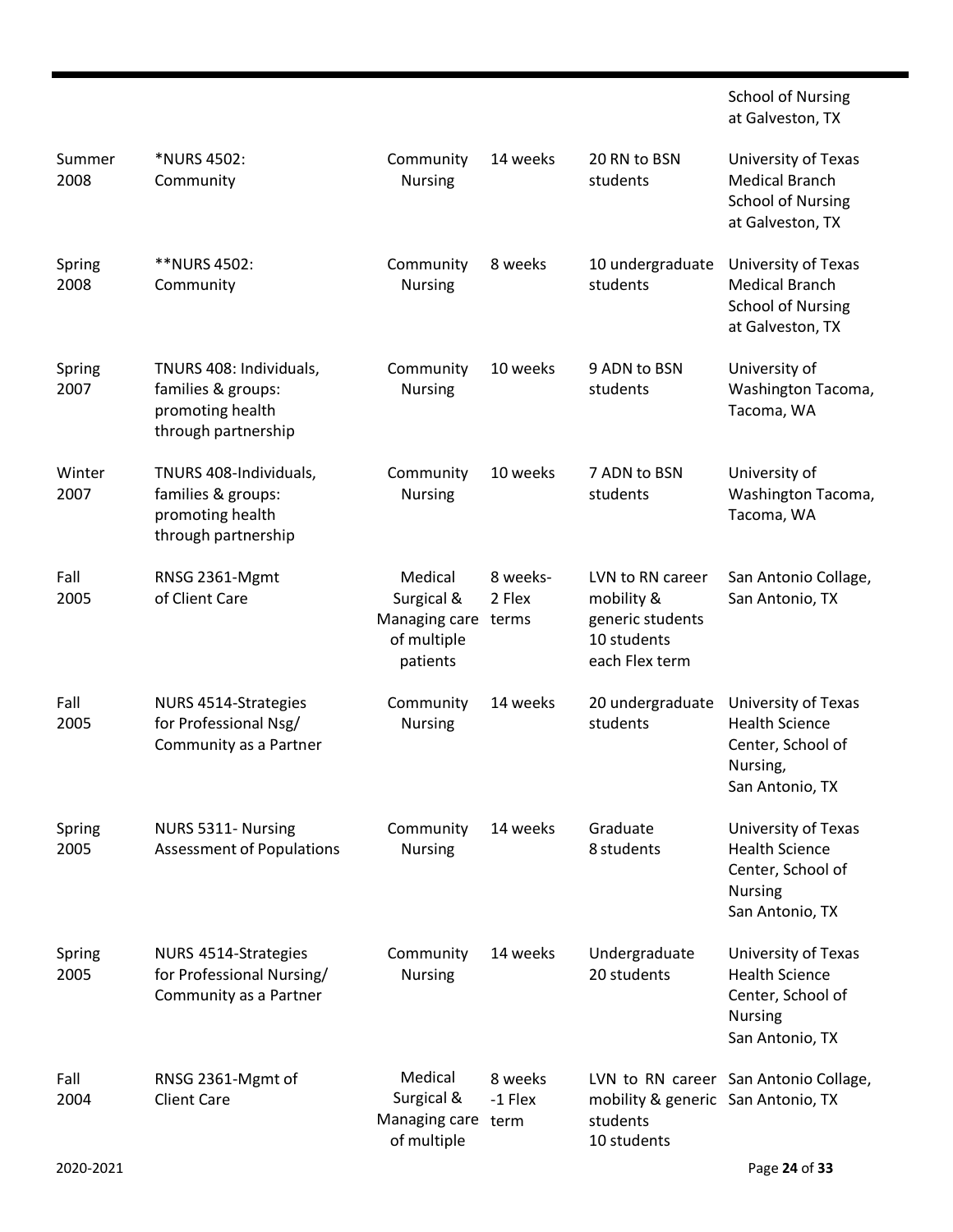|                      |                                                                            | patients                    |                                                                  |                              |                                                                                                        |  |
|----------------------|----------------------------------------------------------------------------|-----------------------------|------------------------------------------------------------------|------------------------------|--------------------------------------------------------------------------------------------------------|--|
| Fall<br>2004         | NURS 4514-Strategies<br>for Professional Nsg/<br>Community as a Partner    | Community<br><b>Nursing</b> | 14 weeks                                                         | Undergraduate<br>20 students | University of Texas<br><b>Health Science</b><br>Center, School of<br><b>Nursing</b><br>San Antonio, TX |  |
| Spring<br>2004       | NURS 4514-Strategies<br>for Professional Nsg/<br>Community as a Partner    | Community<br><b>Nursing</b> | 14 weeks                                                         | Undergraduate<br>20 students | University of Texas<br><b>Health Science</b><br>Center, School of<br><b>Nursing</b><br>San Antonio, TX |  |
|                      | <b>Independent study courses</b>                                           |                             |                                                                  |                              |                                                                                                        |  |
|                      | (NOTE: * Indicates an on-line course **Indicates a web-enhanced course)    |                             |                                                                  |                              |                                                                                                        |  |
| Semester/<br>Quarter | Course                                                                     |                             |                                                                  | <b>Students</b>              | Institution                                                                                            |  |
| Fall<br>2017         | N4499-Independent Study Honors<br>Undergraduate Program                    |                             | Undergraduate Student-<br>-Joshua Monsivais                      |                              | University of Texas<br><b>Health Science Center</b><br>at Houston School of<br>Nursing, TX             |  |
| Summer<br>2017       | N4499-Independent Study Honors<br>Undergraduate Program                    |                             | Undergraduate Student<br>-Joshua Monsivais<br>-Marcela Arredondo |                              | University of Texas<br><b>Health Science Center</b><br>at Houston School of<br>Nursing, TX             |  |
| Fall<br>2016         | *N4499-Independent Study: Global Health I:<br>History, Concepts and Theory |                             | Undergraduate students<br>-Marcela Arredondo<br>-Lindsey Bartges |                              | University of Texas<br><b>Health Science Center</b><br>at Houston School of                            |  |

|                |                                                                             | -Hannah Hlavaty<br>-Keziah Kuriakose<br>-Meghan Laible<br>-Karinna Marin<br>-Jasmine Michelle Olipas<br>-Justin Shum |                                                                                            |
|----------------|-----------------------------------------------------------------------------|----------------------------------------------------------------------------------------------------------------------|--------------------------------------------------------------------------------------------|
| Summer<br>2016 | N4499-Independent Study: Obesity<br>Interventions in vulnerable populations | Undergradute students<br>-Sara Hafezi                                                                                | University of Texas<br><b>Health Science Center</b><br>at Houston School of<br>Nursing, TX |
| Spring<br>2016 | N4499-Independent Study Honors<br>Undergraduate Program                     | <b>Undergraduate Students</b><br>-Michelle Casas<br>-Samina Asfandiyar                                               | University of Texas<br><b>Health Science Center</b><br>at Houston School of                |
| 2020-2021      |                                                                             |                                                                                                                      | Page 25 of 33                                                                              |

-Lacey Buffaloe -Jamie Bulla -Lauren Couvillon Nursing, TX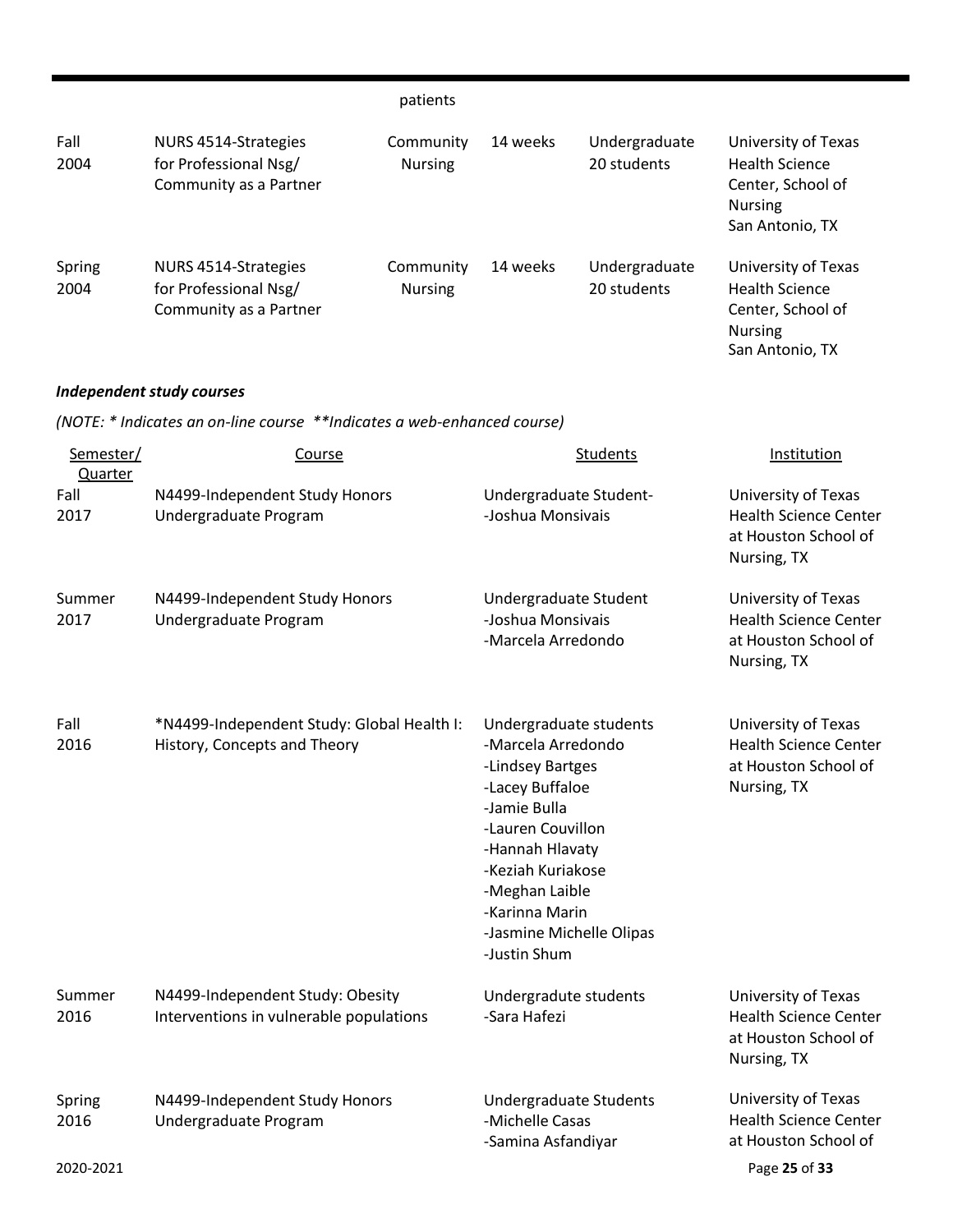|                |                                                                                                              |                                                                                                                                                                                                                                                                                    | Nursing, TX                                                                                |
|----------------|--------------------------------------------------------------------------------------------------------------|------------------------------------------------------------------------------------------------------------------------------------------------------------------------------------------------------------------------------------------------------------------------------------|--------------------------------------------------------------------------------------------|
| Spring<br>2016 | N4499-Independent Study: Obesity<br>Interventions in vulnerable populations                                  | Undergraduate students<br>-Jennifer Valvered<br>-Sara Hafezi<br>-Julia Rachel Francis<br>- Sidrah Syed                                                                                                                                                                             | University of Texas<br><b>Health Science Center</b><br>at Houston School of<br>Nursing, TX |
| Spring<br>2016 | *N4499-Independent Study: Applications<br>of multicultural concepts to health care<br>of Latinos in the U.S. | Undergraduate students<br>-Pamela Abella<br>-Valentine Sampson Alia<br>-Grace Chang<br>-Alexandria Douglas<br>-Chisom Eneremadu<br>-Shelbie Henry<br>-Matthew Moody<br>-Lacey Moore<br>-Dustin Navarro<br>-Alyssa Poore<br>-Keyahnua Richardson<br>-Bianca Rivera<br>-Kamyne Wynne | University of Texas<br><b>Health Science Center</b><br>at Houston School of<br>Nursing, TX |
| Spring<br>2016 | *N4499-Independent Study: Global Health I:<br>History, Concepts and Theory                                   | Undergraduate students<br>-Marissa Cruz<br>-Alexandria Douglas<br>-Elisa Garcia<br>-Cara Holdiness<br>-Sara Huerta<br>-Marianne Koenig<br>-Claudia Soto<br>-Amber Sunesara                                                                                                         | University of Texas<br><b>Health Science Center</b><br>at Houston School of<br>Nursing, TX |
| Fall<br>2015   | N4499-Independent Study Honors<br>Undergraduate Program                                                      | Undergraduate Students<br>-Michelle Casas<br>- Samina Asfandiyar                                                                                                                                                                                                                   | University of Texas<br><b>Health Science Center</b><br>at Houston School of<br>Nursing, TX |
| Summer<br>2015 | *N4499-Independent Study Applications<br>of multicultural concepts to health care<br>of Latinos in the U.S.  | Undergraduate Students<br>-Nykia Bradley<br>-EliasCortez-Guadiana<br>-Brittney Foster<br>-Traci Hausmann<br>-Kiley Hirl<br>-Lidia Medina<br>-Christina Stephen                                                                                                                     | University of Texas<br><b>Health Science Center</b><br>at Houston School of<br>Nursing, TX |
| Spring<br>2015 | *N4499-Independent Study Applications<br>of multicultural concepts to health care<br>of Latinos in the U.S.  | Undergraduate Students<br>-Kalynn Barrientez<br>-Vanessa Garcia<br>-Winston Mahler                                                                                                                                                                                                 | University of Texas<br><b>Health Science Center</b><br>at Houston School of<br>Nursing, TX |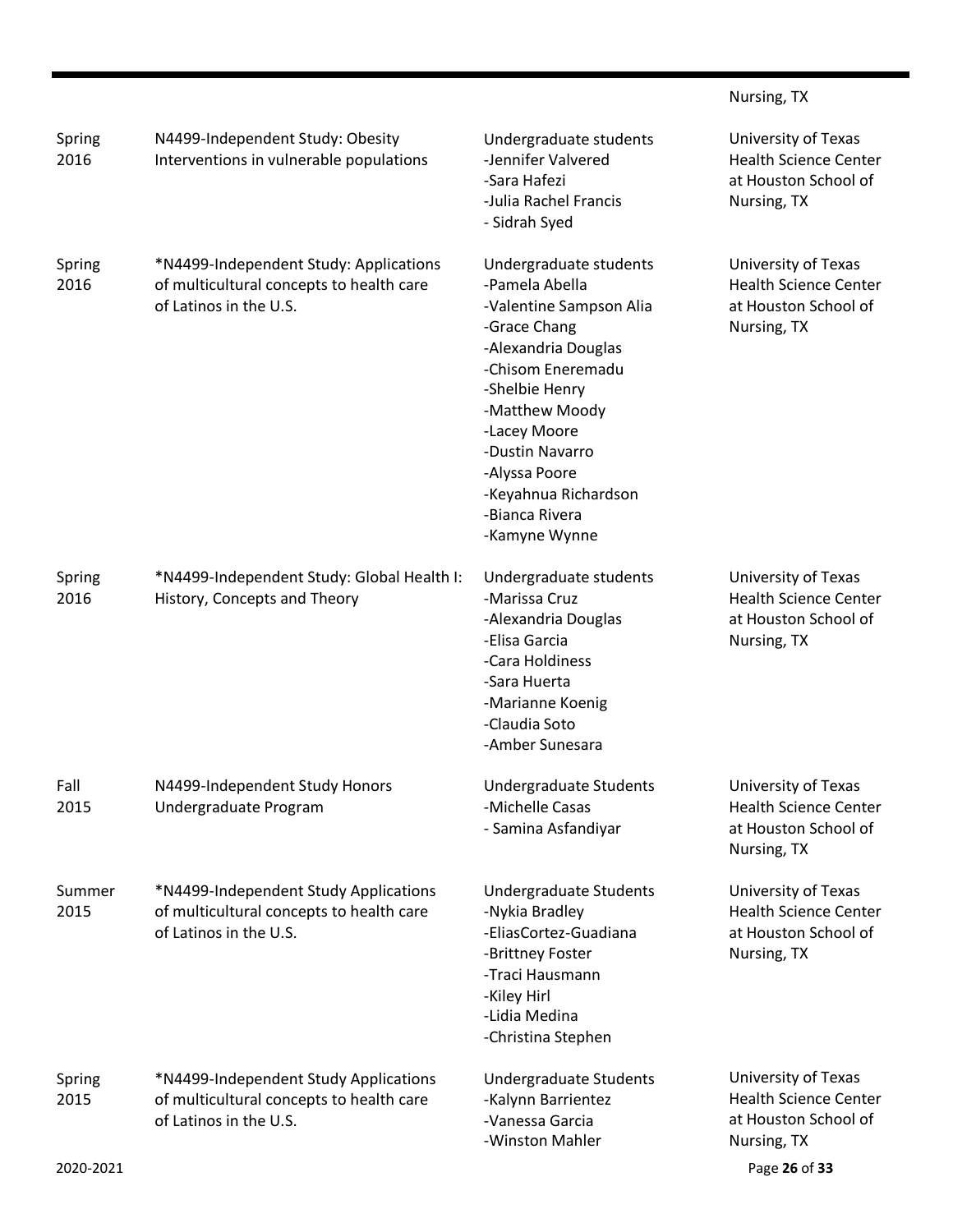|                             |                                                                                                          | -Monicah Ndegwa<br>-Rosa Arredondo<br>-Laura Page<br>-Victoria Tran                              |                                                                                              |
|-----------------------------|----------------------------------------------------------------------------------------------------------|--------------------------------------------------------------------------------------------------|----------------------------------------------------------------------------------------------|
| Spring<br>2015              | N4499-Independent Study Honors<br>Undergraduate Program                                                  | Undergraduate Student<br>-Erin O'Hern                                                            | University of Texas<br><b>Health Science Center</b><br>at Houston School of<br>Nursing, TX   |
| Fall<br>2015                | N4499-Independent Study Honor<br>Undergraduate Program                                                   | Undergraduate Student<br>-Erin O'Hern                                                            | University of Texas<br><b>Health Science Center</b><br>at Houston School of<br>Nursing, TX   |
| Summer<br>2014              | N6191E- Nursing Education Clinical II                                                                    | <b>Graduate Student</b><br>-Maritza Salazar-Abshire                                              | University of Texas<br><b>Health Science Center</b><br>at Houston School of<br>Nursing, TX   |
| Summer<br>2014              | N4499-Independent Study Honors<br>Undergraduate Program:                                                 | Undergraduate Student<br>-Paulina Guitierrez                                                     | University of Texas<br><b>Health Science Center</b><br>at Houston School of<br>Nursing, TX   |
| Spring<br>2014              | N4499-Independent Study Honors<br>Undergraduate Program                                                  | Undergraduate Students<br>-Kiah Carman<br>-Lauren Truesdell<br>-Paulina Guitierrez<br>-Am&a Ford | University of Texas<br><b>Health Science Center</b><br>at Houston School of<br>Nursing, TX   |
| Fall<br>2013                | N4499-Independent Study Honors<br>Undergraduate Program                                                  | Undergraduate Students<br>-Stacy Crawford<br>-Melissa Lopez<br>-Kiah Carman<br>-Lauren Truesdell | University of Texas<br><b>Health Science Center</b><br>at Houston School of<br>Nursing, TX   |
| Summer<br>2013              | N4499-Independent Study Honors<br>Undergraduate Program                                                  | Undergraduate Students<br>-Stacy Crawford<br>-Melissa Lopez                                      | University of Texas<br><b>Health Science Center</b><br>at Houston School of<br>Nursing, TX   |
| Spring<br>2013              | *N5599-Independent Study Applications<br>of multicultural concepts to nursing<br>care of Latino patients | <b>Graduarte Students</b><br>-Theresa Lazart<br>-Maritza Salazar-Abshire                         | University of Texas<br><b>Health Science Center</b><br>at Houston School of<br>Nursing, TX   |
| Spring<br>2013<br>2020-2021 | *N4499-Independent Study Applications<br>of multicultural concepts to nursing<br>care of Latino patients | Undergraduate students<br>-Ashley Harrison<br>-Guru Amrit Ramos                                  | University of Texas<br><b>Health Science Center</b><br>at Houston School of<br>Page 27 of 33 |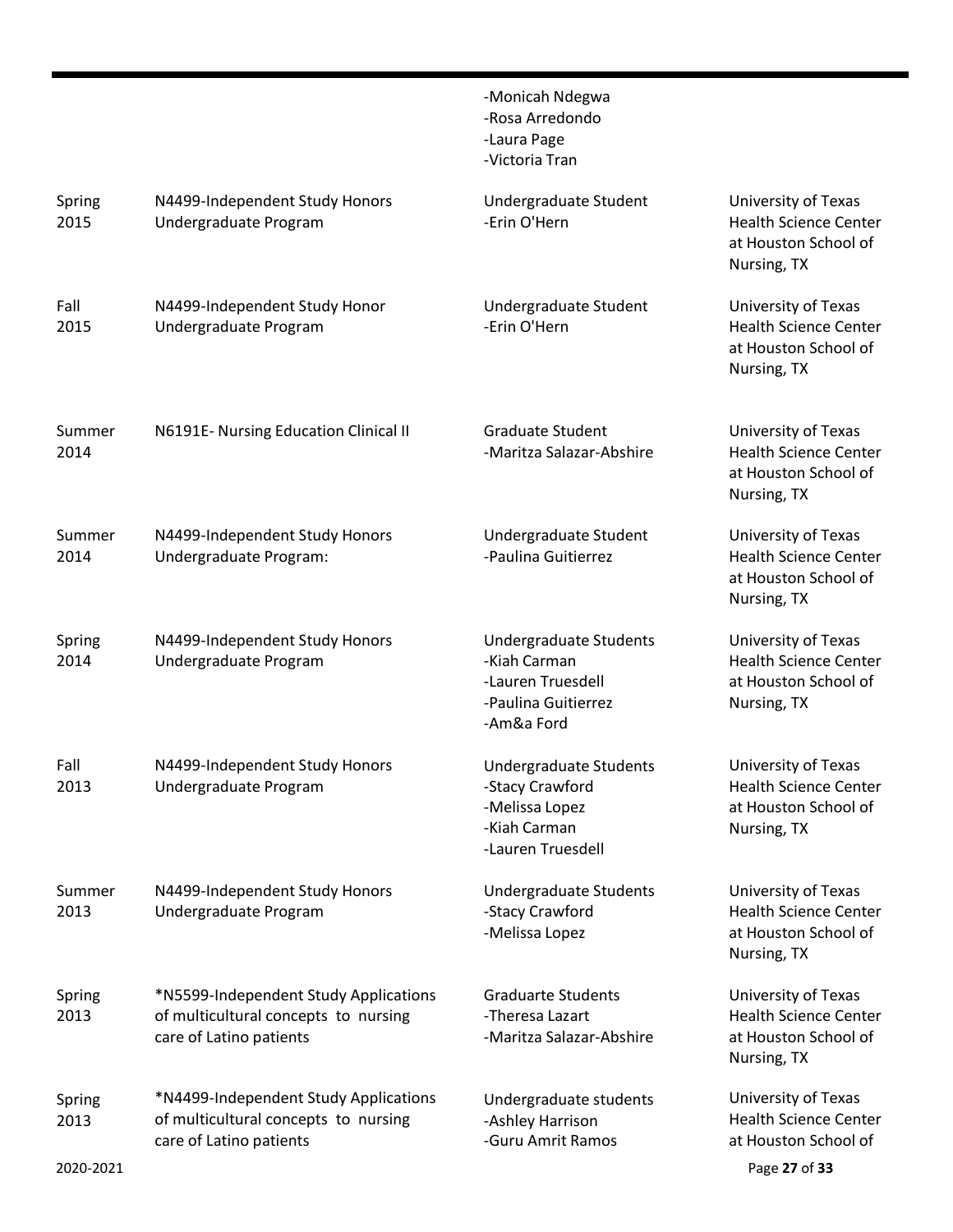|                |                                                                                                          | -Ida Salomon                                                        | Nursing, TX                                                                                |
|----------------|----------------------------------------------------------------------------------------------------------|---------------------------------------------------------------------|--------------------------------------------------------------------------------------------|
| Spring<br>2013 | N4499-Independent Study Honors<br>Undergraduate Program                                                  | Undergraduate students<br>-Jami Grosse                              | University of Texas<br><b>Health Science Center</b><br>at Houston School of<br>Nursing, TX |
| Fall<br>2012   | N4499-Independent Study Honors<br>Undergraduate Program                                                  | Undergraduate students<br>-Courtney Spencer<br>-Jami Grosse         | University of Texas<br><b>Health Science Center</b><br>at Houston School of<br>Nursing, TX |
| Summer<br>2012 | *N4499-Independent Study Applications<br>of multicultural concepts to nursing<br>care of Latino patients | Undergraduate students<br>-Nancy Mendieta<br>-Hannah Crement        | University of Texas<br><b>Health Science Center</b><br>at Houston School of<br>Nursing, TX |
| Summer<br>2012 | N4499-Independent Study Honors<br>Undergraduate Program                                                  | Undergraduate Student<br>-Courtney Spencer                          | University of Texas<br><b>Health Science Center</b><br>at Houston School of<br>Nursing, TX |
| Spring<br>2012 | N4499-Independent Study Honors<br>Undergraduate Program                                                  | Undergraduate Student<br>-Andrea Crane                              | University of Texas<br><b>Health Science Center</b><br>at Houston School of<br>Nursing, TX |
| Fall<br>2011   | N4499-Independent Study Honors<br>Undergraduate Program                                                  | Undergraduate Student<br>-Andrea Crane<br>-Emily Ybarra             | University of Texas<br><b>Health Science Center</b><br>at Houston School of<br>Nursing, TX |
| Spring<br>2011 | N4499-Independent Study Honors<br>Undergraduate Program                                                  | Undergraduate Student<br>-Adrianne Kocher                           | University of Texas<br><b>Health Science Center</b><br>at Houston School of<br>Nursing, TX |
| Fall<br>2010   | N4499-Independent Study Honors<br>Undergraduate Program                                                  | Undergraduate Student<br>-Adrianne Kocher<br>- Tishawnna Rall-Hicks | University of Texas<br><b>Health Science Center</b><br>at Houston School of<br>Nursing, TX |
| Summer<br>2010 | N4499-Independent Study Honors<br>Undergraduate Program                                                  | Undergraduate Student<br>-Tishawnna Rall-Hicks                      | University of Texas<br><b>Health Science Center</b><br>at Houston School of<br>Nursing, TX |
| Spring<br>2009 | <b>GNRS 6031</b><br>Independent Study: Application<br>of Ethnographic Research Methods                   | Doctoral student:<br>-Christopher Edward<br>-Judy Staley            | University of Texas<br>Medical Branch at<br>Galveston                                      |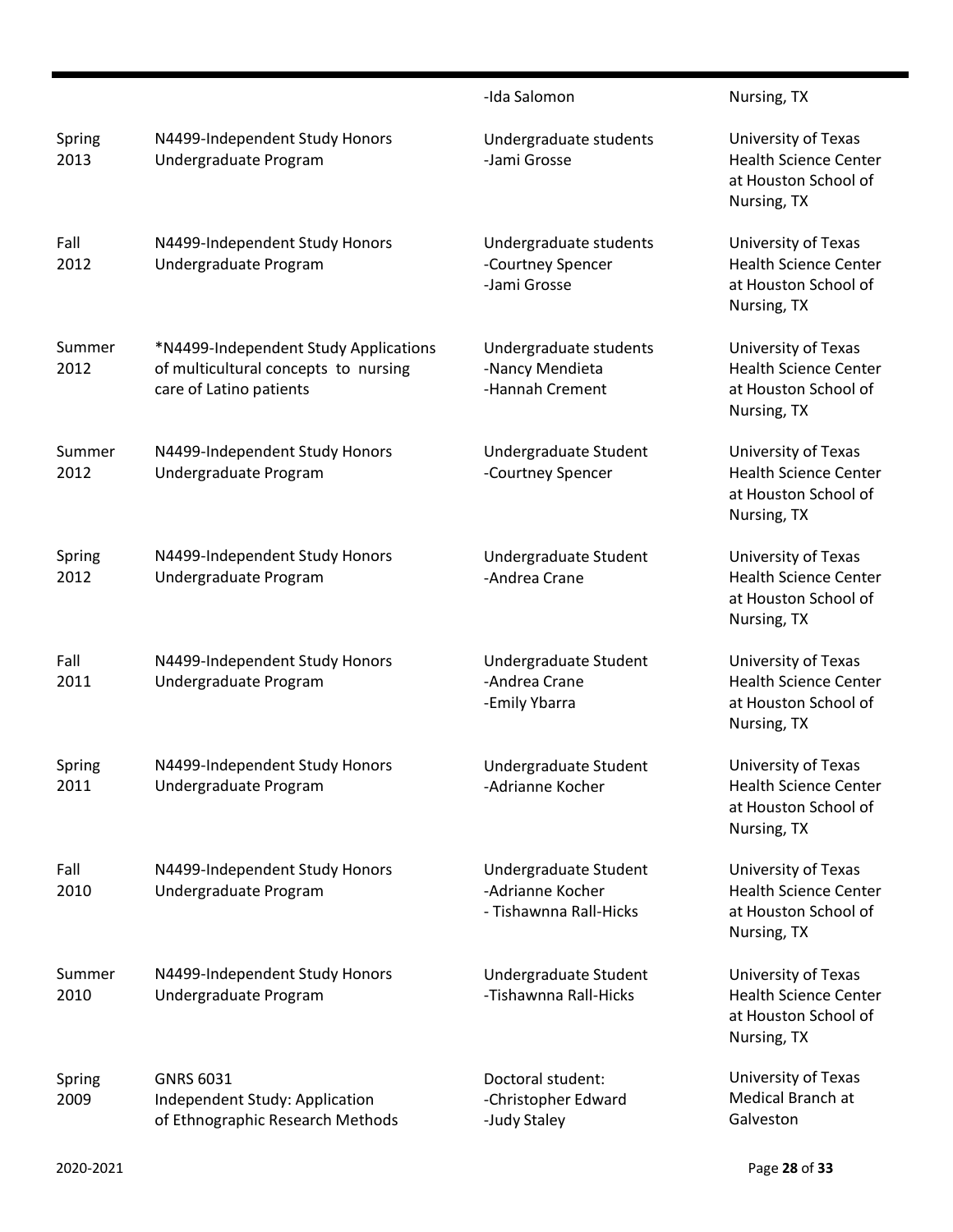| Fall<br>2008                                                         | <b>GNRS 6039 Research Practicum:</b><br>Appraisal & Application of<br><b>Qualitative Research Methods</b> | Doctoral student:<br>-Christopher Edward<br>-Judy Staley                                             | University of Texas<br>Medical Branch at<br>Galveston                                                     |
|----------------------------------------------------------------------|-----------------------------------------------------------------------------------------------------------|------------------------------------------------------------------------------------------------------|-----------------------------------------------------------------------------------------------------------|
| <b>Guest Lectures</b>                                                |                                                                                                           |                                                                                                      |                                                                                                           |
| Semester/<br><b>Quarter</b><br>Spring<br>2007                        | <b>Course</b><br>NSG 514 Integrating Health Care<br>& Culture                                             | <b>Topic</b><br>Cross-cultural health care with a<br>focus on Complementary<br>Alternative Medicine. | Institution<br>University of<br>Washington, School<br>of Nursing, Seattle,<br><b>WA</b>                   |
| Fall<br>2006                                                         | HSMGMT 590<br>Introduction to Clinical Care & Care<br>Processes                                           | <b>Complementary Alternative</b><br>Medicine Integration in the<br><b>Hospital Setting</b>           | University of<br>Washington, School<br>of Public Health &<br>Community<br>Medicine, Seattle,<br><b>WA</b> |
| Spring<br>2006                                                       | <b>NCLIN 570 Practicum in Adult</b><br>Psychosocial Assessment                                            | Latino Cultural Scripts                                                                              | University of<br>Washington, School<br>of Nursing, Seattle,<br><b>WA</b>                                  |
| Spring<br>2003                                                       | NURS 4203-Nurse as a Professional                                                                         | <b>Qualitative Research</b>                                                                          | University of Texas<br><b>Health Science</b><br>Center, School of<br><b>Nursing</b><br>San Antonio, TX    |
| Spring<br>2003                                                       | NURS 4203-Nurse as a Professional                                                                         | Conducting a Literature<br>Review                                                                    | University of Texas<br><b>Health Science</b><br>Center, School of<br><b>Nursing</b><br>San Antonio, TX    |
| PROFESSIONAL SERVICE                                                 |                                                                                                           |                                                                                                      |                                                                                                           |
| <b>Editorial Boards/Panels</b><br><b>American Journal of Nursing</b> |                                                                                                           | Reviewer                                                                                             | 2008-present                                                                                              |
|                                                                      | Journal for Specialists in Pediatric Nursing                                                              | Reviewer                                                                                             | 2008-present                                                                                              |
|                                                                      | Journal of Nursing Scholarship                                                                            | Reviewer                                                                                             | 2008-present                                                                                              |
| Journal of Pediatric Nursing                                         |                                                                                                           | Reviewer                                                                                             | 2009-present                                                                                              |
| Enfermería Global<br><b>Public Health Nursing</b>                    |                                                                                                           | <b>International Reviewer</b><br>2011-present<br>Reviewer<br>2012-present                            |                                                                                                           |
|                                                                      | Hispanic Healthcare International                                                                         | Reviewer                                                                                             |                                                                                                           |
| <b>Clinical Nursing Studies</b>                                      |                                                                                                           | <b>International Reviewer</b>                                                                        | 2012-present<br>2012-present                                                                              |
| <b>Clinical Nursing Studies</b>                                      |                                                                                                           | <b>Editorial Review Board</b>                                                                        | 2013-present                                                                                              |
| <b>Contemporary Clinical Trials</b>                                  |                                                                                                           | Reviewer                                                                                             | 2013-present                                                                                              |
| Pediatrics<br>Pediatric Obesity                                      |                                                                                                           | Reviewer<br>Reviewer                                                                                 | 2013-present<br>2013-2017                                                                                 |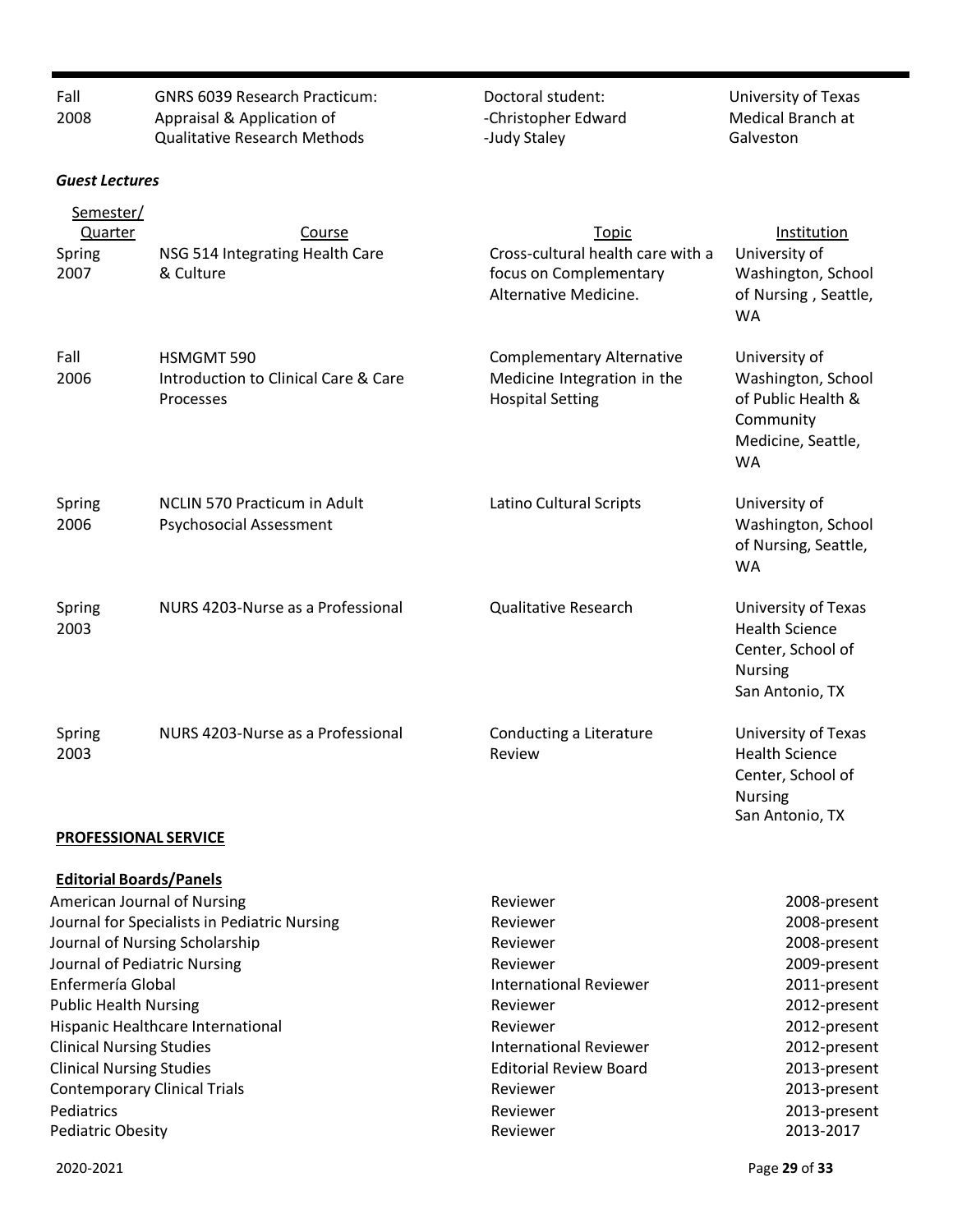| Obesity                                                         | Reviewer                                                           | 2013-2017    |
|-----------------------------------------------------------------|--------------------------------------------------------------------|--------------|
| Revista de Enfermagem da Universidade Federal<br>de Santa Maria | <b>International Reviewer</b>                                      | 2013-present |
| <b>Biological Research for Nursing</b>                          | Reviewer                                                           | 2014-present |
| <b>Professional Service</b>                                     |                                                                    |              |
| <b>Texas Public Health Association</b>                          | Secretary                                                          | 2001-2003    |
| Southern Research Nursing Society                               | Student Representative on the Program<br><b>Planning Committee</b> | 2002-2004    |
| <b>American Nurses Foundation</b>                               | <b>Research Reviewer</b>                                           | 2009-2014    |
| Southern Research Nursing Society                               | <b>Conference Abstract Reviewer</b>                                | 2010-2015    |
| American Public Health Association                              | Conference Abstract Reviewer                                       | 2011-2016    |
| Southern Research Nursing Society                               | Program Planning Committee                                         | 2012-2014    |
| STTI Zeta Pi Chapter                                            | Research Chair                                                     | 2012-2014    |
| Council for the Advancement of Nursing Science                  | <b>Conference Abstract Reviewer</b>                                | 2012-2015    |
| The Obesity Society                                             | <b>Conference Abstract Reviewer</b>                                | 2013-2015    |
| The Obesity Society                                             | <b>Diversity Section Chair Elect</b>                               | 2013-2014    |
| The Obesity Society                                             | <b>Diversity Section Chair</b>                                     | 2014-2015    |
| Resource Person's Network - Office of Minority Health           | Member                                                             | 2013-2017    |
| <b>Resource Center</b>                                          |                                                                    |              |
| Sleep Research Society                                          | <b>Abstract Reviewer</b>                                           | 2016-2017    |
| Professional Memberships Note: * Indicates Honor Society        |                                                                    |              |
| <b>Emergency Nurses Association</b>                             | Member                                                             | 1996-2004    |
| <b>American Nurses Association</b>                              | Member                                                             | 1999-present |
| American Public Health Association                              | Member                                                             | 2000-2004    |
| Western Institute of Nursing                                    | Member                                                             | 2000-2016    |
| <b>Transcultural Nursing Society</b>                            | Member                                                             | 2000-2008    |
| <b>National Association Hispanic Nurses</b>                     | Member                                                             | 2000-2013    |
| Southern Research Nursing Society                               | Member                                                             | 2000-2016    |
| Sigma Theta Tau International Honor Society of Nursing          | Member*                                                            | 2000-present |
| <b>Holistic Nurses Association</b>                              | Member                                                             | 2003-2008    |
| Omicron Delta Kappa Society National Leadership Society         | Member*                                                            | 2003-2020    |
| Sleep Research Society                                          | Member                                                             | 2007-2016    |
| <b>Obesity Society</b>                                          | Member                                                             | 2012-2017    |
| American Association of Nurse Practitioners                     | Member                                                             | 2017-present |
| American Psychiatric Nurses Association                         | Member                                                             | 2017-present |
| Psychiatric Advanced Practice Nurses of Houston                 | Member                                                             | 2017-present |

#### **Institutional Service**

| <b>Committee</b>                                                                                 | <b>Role</b> | <b>Dates</b> |
|--------------------------------------------------------------------------------------------------|-------------|--------------|
| The University of Texas Health Science Center at Houston Cizik School of Nursing, Houston, Texas |             |              |
| Search Committee                                                                                 | Member      | 2009-2013    |
| Baccalaureate Council                                                                            | Member      | 2009-present |
| <b>On-line Testing Task Force</b>                                                                | Member      | 2010         |
| <b>Strategic Plan Committee</b>                                                                  | Member      | 2010         |
| <b>PhD Council</b>                                                                               | Member      | 2010-2015    |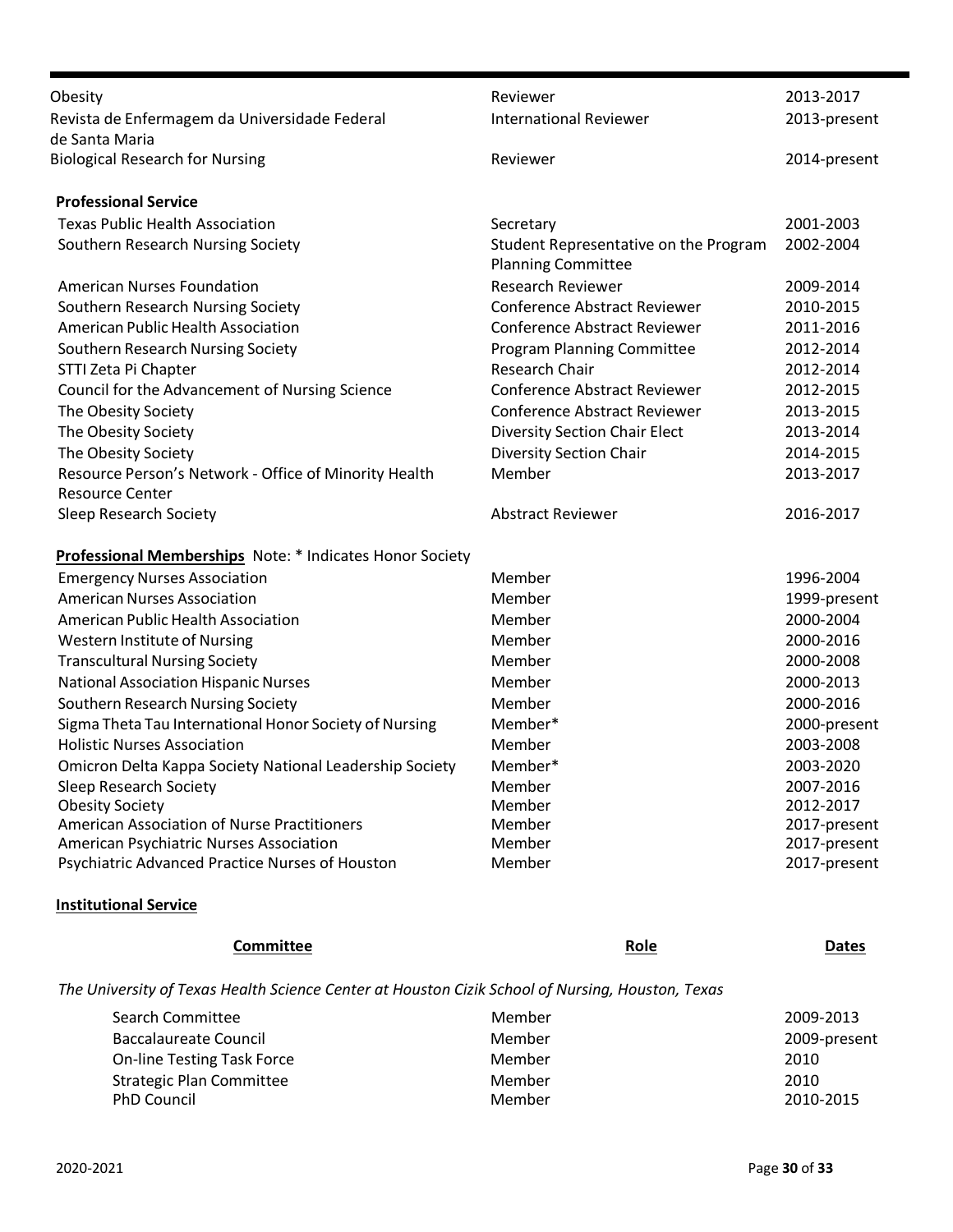| Incentive Plan Task Force for Ad hoc                                                                                                                          | Member                          | 2011         |
|---------------------------------------------------------------------------------------------------------------------------------------------------------------|---------------------------------|--------------|
| <b>Committee Faculty Life Council</b><br>Task force to develop multiple entry to the                                                                          | Member                          | 2012         |
| PhD program for PhD Council<br>Task force to review the "Dismissal due to Two<br>Failures" for BCD                                                            | Chair of Task Force             | 2012         |
| Task Force to develop new work load<br>formula for SON for Faculty Life Council                                                                               | Member                          | 2012         |
| Reviewer Committee- School of Nursing's<br>nominees for the UT Regents' Outstanding<br>Teaching Award for Ad hoc Committee for<br><b>Faculty Life Council</b> | Member                          | 2012         |
| Qualifying Exam Committee for Carol Hammond                                                                                                                   | Member                          | 2012         |
| Analysis of Program Undergraduate Survey<br>Committee                                                                                                         | <b>Qualitative Analyst</b>      | 2013         |
| <b>BSN Program Transitions Committee</b>                                                                                                                      | Member                          | 2013-2014    |
| Testing Policy Ad Hoc Committee for<br>Baccalaureate council                                                                                                  | Member                          | 2015         |
| Ad Hoc Committee for the Revision of Student<br>Evaluations of Faculty-Faculty Life                                                                           | Member                          | 2016-2017    |
| <b>Interfaculty Council</b>                                                                                                                                   | Member                          | 2015-2016    |
| <b>BSN Curriculum Committee</b>                                                                                                                               | Member                          | 2016-present |
| <b>BSN Program Admissions Committee</b>                                                                                                                       | Member                          | 2015-2017    |
| <b>BSN Program Admissions Committee</b>                                                                                                                       | Chair                           | 2017-2019    |
| Appointment, Promotion and Tenure Committee                                                                                                                   | Member                          | 2018-2020    |
| The University of Texas Medical Branch, School of Nursing at Galveston, Texas                                                                                 |                                 |              |
| <b>Search Committee</b>                                                                                                                                       | Member                          | 2008-2009    |
| <b>Academic Resources Council</b>                                                                                                                             | Member                          | 2008-2009    |
| Core Committee for the Advancement of<br>Women Faculty and Administrators                                                                                     | Member                          | 2008-2009    |
| <b>DNP Task Force</b>                                                                                                                                         | Member                          | 2008-2009    |
| The University of Texas Health Science Center, Dental School, San Antonio, Texas                                                                              |                                 |              |
| Dean Search Committee                                                                                                                                         | Member                          | 2002-2003    |
| Ad hoc Library Committee                                                                                                                                      | Member                          | 2002-2003    |
| Oral Health Disparities Task Force                                                                                                                            | Member                          | 2004-2005    |
| <b>Community Service</b>                                                                                                                                      |                                 |              |
| San Antonio Museum of Art, San Antonio, Texas                                                                                                                 |                                 |              |
| Volunteer                                                                                                                                                     | Art Docent                      | 1992-1994    |
| Methodist Mission Home, San Antonio, Texas                                                                                                                    |                                 |              |
| Volunteer                                                                                                                                                     | <b>Prenatal Health Educator</b> | 1995-1996    |
| Ella Austin Community Center, San Antonio, Texas                                                                                                              |                                 |              |
| <b>JUMP Mentoring Program</b>                                                                                                                                 | Mentor                          | 1998-2004    |
| Martinez Women's Center, San Antonio, TX                                                                                                                      |                                 |              |
| Volunteer                                                                                                                                                     | <b>Health Advisor</b>           | 1999-2001    |
| Girl World Advisory Committee                                                                                                                                 | Advisor                         | 2000-2001    |
| House of Neighborly Service, San Antonio, TX                                                                                                                  |                                 |              |
| <b>Breadline Volunteer</b>                                                                                                                                    | <b>Health Advisor</b>           | 2003-2006    |
| Casa Latina, Seattle, Washington                                                                                                                              |                                 |              |

É